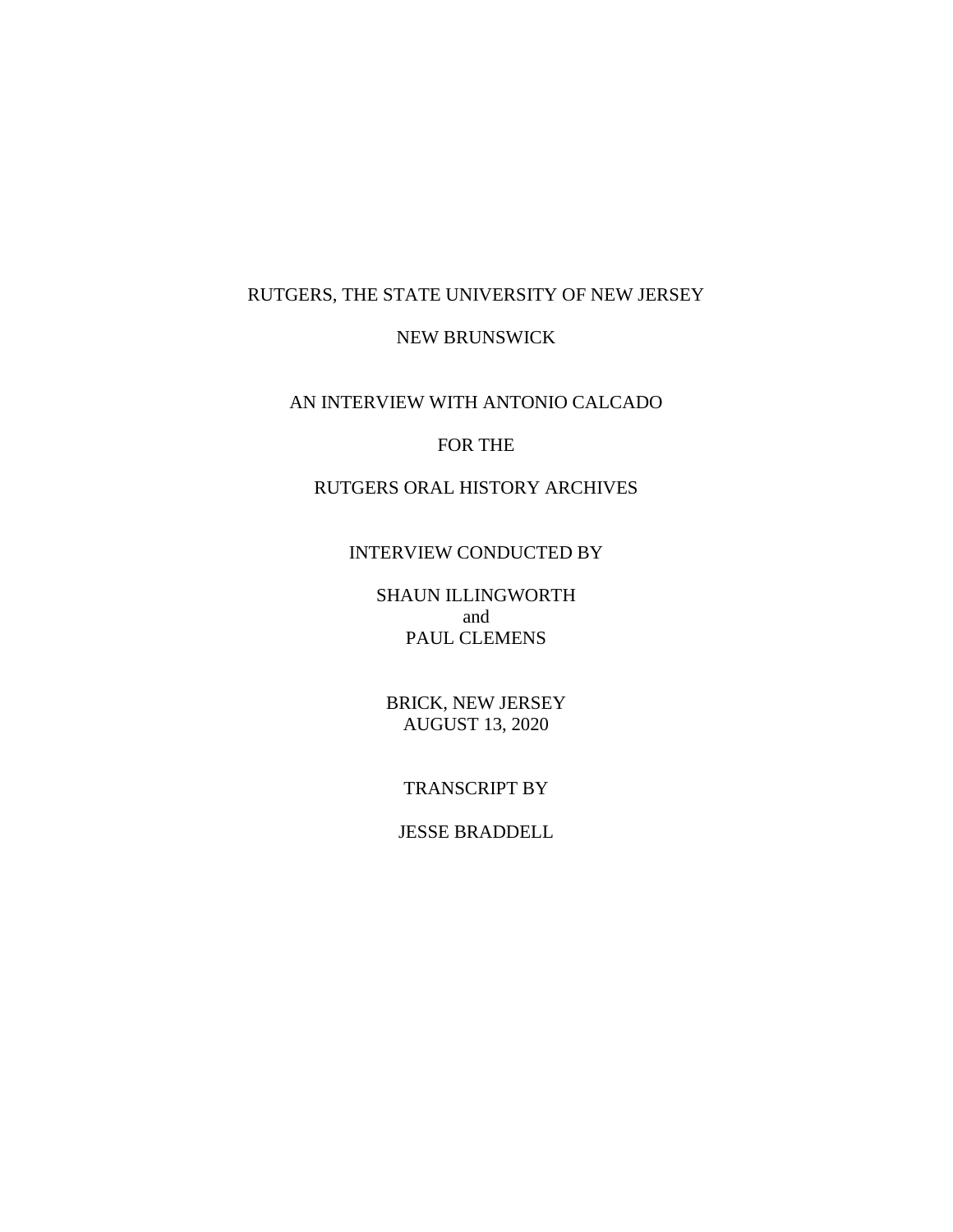Shaun Illingworth: This begins the second oral history interview with Antonio Calcado, on August 13, 2020. I am Shaun Illingworth in Hightstown, New Jersey, and, Paul, if you want to say where you are today.

Paul Clemens: Paul Clemens, in Metuchen, New Jersey.

SI: Okay. Are you in the same place today, Brick?

Antonio Calcado: No. Today, I am in New Brunswick, in my office at Winants.

SI: Okay, great. I wanted to go back into the McCormick years and ask about some of the big projects that you were a part of there, but also just how things got done. You had made a point in the last interview about how under the Barchi administration, the strategic plan became very important in determining what was a priority, how things got shaped. If you go back to the previous administration, it also saw a lot of growth and building on campus. We want to know maybe a little bit more about how things got done there, how priorities got set, and maybe it would be helpful if we went through a specific project and you told us how it played out from your role, so maybe Livingston, which was a major redevelopment program and changing the mission quite a bit of the school. Go back to the beginning. When did it first become a priority that Livingston was going to be recast as this professional campus? [Editor's Note: Richard L. McCormick served as the president of Rutgers from 2002 to 2012. Robert Barchi held the post of Rutgers University president from 2012 to 2020.]

AC: I would say we started working on what Livingston could be, what it should be, I would say probably around 2010 or so, I'm thinking. Livingston had been, unfortunately, for whatever reasons--and I really can't speak to them--just for whatever reasons, somewhat neglected as a campus, for the most part. From a physical perspective, the history of Livingston was that it had been an Army camp, Camp Kilmer, during World War II. It was a major jumping off point, actually, for the European Theater, very convenient to send, because of the railway system that was on the Livingston Campus, to send munitions and men to Port Newark. From Port Newark, they would then be shipped, of course, off to Europe for the European Theater.

Livingston [Camp Kilmer] was in use for many years and then, at some point, probably in the mid to later '50s, early '60s, was decommissioned for the most part as an Army camp. There was still a piece of it, a motor pool, that was actually there until very recently, during the Iraq years. When it was decommissioned, of course, it was then willed, for lack of a better word, to Rutgers University, really at no cost. Then, Rutgers began to develop it. One of the first buildings, I believe, was the RAC, and then there were a few other buildings that were put up and Livingston College was created. [Editor's Note: Camp Kilmer was a U.S. Army post in Piscataway, New Jersey that was in operation from 1942 to 2009. In 1964, Rutgers acquired 540 acres of Camp Kilmer, upon which the university envisioned building three colleges. Only Livingston College came to fruition. When Livingston opened in 1969, the campus was still under construction, with the first buildings being Tillett Hall and Quads I, II, and III. The Rutgers Athletic Center,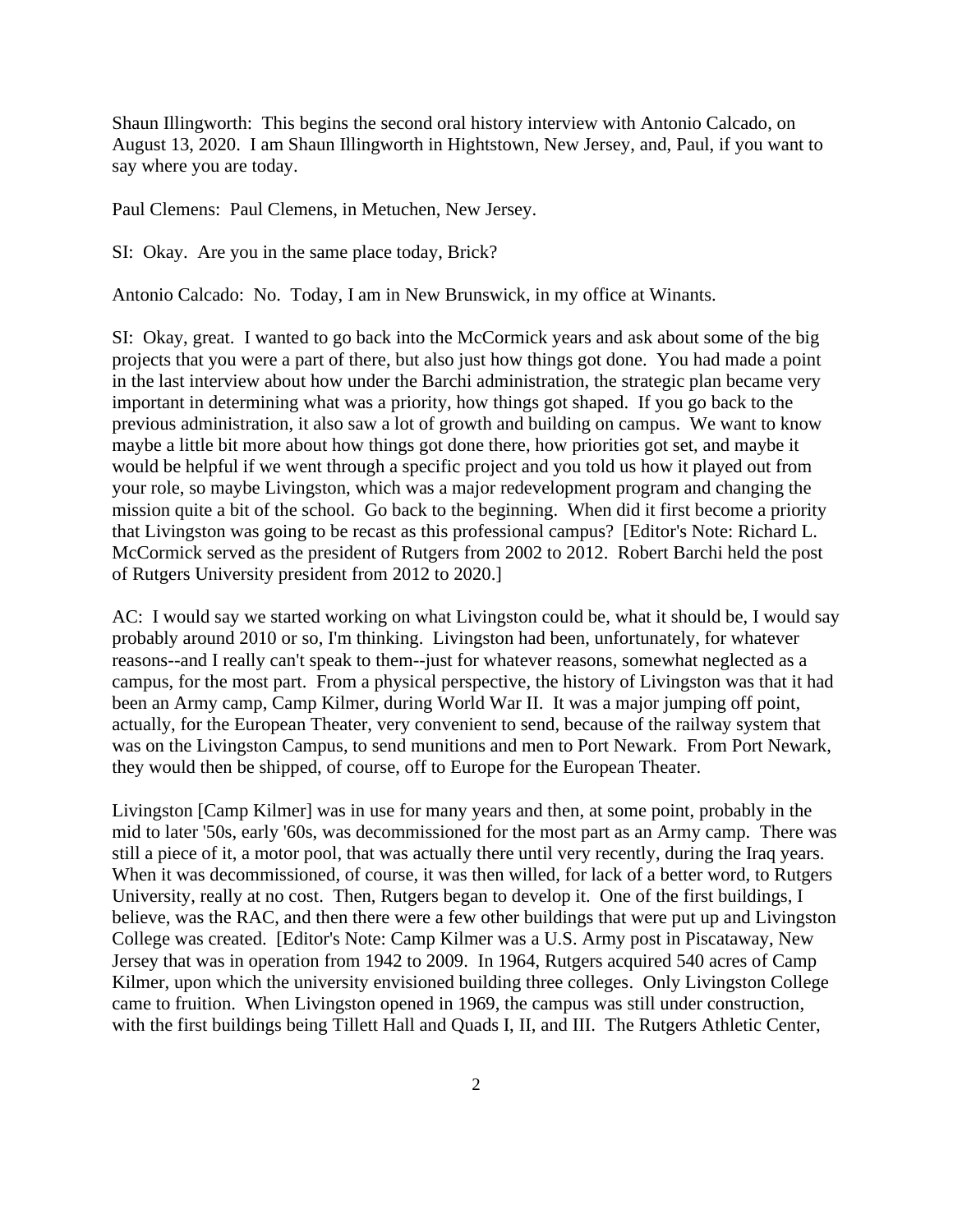the RAC, also known as the Louis Brown Athletic Center, is located on the Livingston Campus and is the home court of the Rutgers basketball teams. The RAC opened in 1977.]

When we were in the system of campus colleges, there was really just who was vying for what resources, and it got more and more difficult to pay, I believe, attention to Livingston in the manner that it should have been paid attention to. So, Rutgers College always came out on top. Cook College was doing what Cook College was doing, and since they had a lot of tentacles throughout the whole state, it wasn't as big a deal. Douglass was having its issues already in the 2000s. Livingston, there was really a brainstorming commitment--it came out of a brainstorming session--what do we need to do? It was based on students from Livingston who were upset with the fact that Livingston was not being paid attention to. Dick had done--I would say maybe a town hall, maybe some session with students at Livingston, and had made some commitments that he would seriously look at improving the Livingston Campus. But it was student led and student driven.

Then, I was charged with, "What can this look like?" One of the things we recognized right away was it could not be the way that development--and I don't believe in planning and development in this way--had been occurring at Rutgers University as a whole over the years, which meant a building here, a building there. When you have a thousand buildings, putting up one building has no significant impact into what you are doing. So, we made a decision that we would literally look at doing a major development on the Livingston Campus, so we wanted to do a transformative development. We brought in a series of planners, understood what was missing and what we could put there. Our housing stock, at the time, was all pre-1950 housing stock. It was pretty bad. In the end, students are consumers when it comes to much of what they look at when they're making a commitment to a school, and we had terrible housing stock. Of course, students would settle for it, but it wasn't a selling point at all. It also became difficult to maintain that housing stock, because so much of it had gotten so old.

We looked at building around what would be the theme, so to speak, for the Livingston Campus, and it was determined that the business and professional schools would be the theme for the Livingston Campus. Loosely defined, we had themes on every campus in New Brunswick. We had themes. So, College Ave was really the liberal-arts type campus. Douglass still was women's studies, gender studies. Of course, Cook College--and by then it had been renamed SEBS [School of Environmental and Biological Sciences]--was our Ag station, agricultural thematic type. Then, when we looked at Busch, we were looking at the sciences, for the most part, so loosely defined. Not every building on Busch is a science building. Not every building on College Ave is a liberal arts building.

So, we then began to plan out the campus. Sometimes, timing is everything. There was another- -really, the crash of 2006-'7. We were almost kind of fortunate, because we were able to do things during that time period. As that unfolded, going into 2010 and '11, we were positioned in a good place. So, we had determined that we needed an anchor building, an iconic type of building. If you think of Passion Puddle, an iconic place. You think of the gates of Queen's,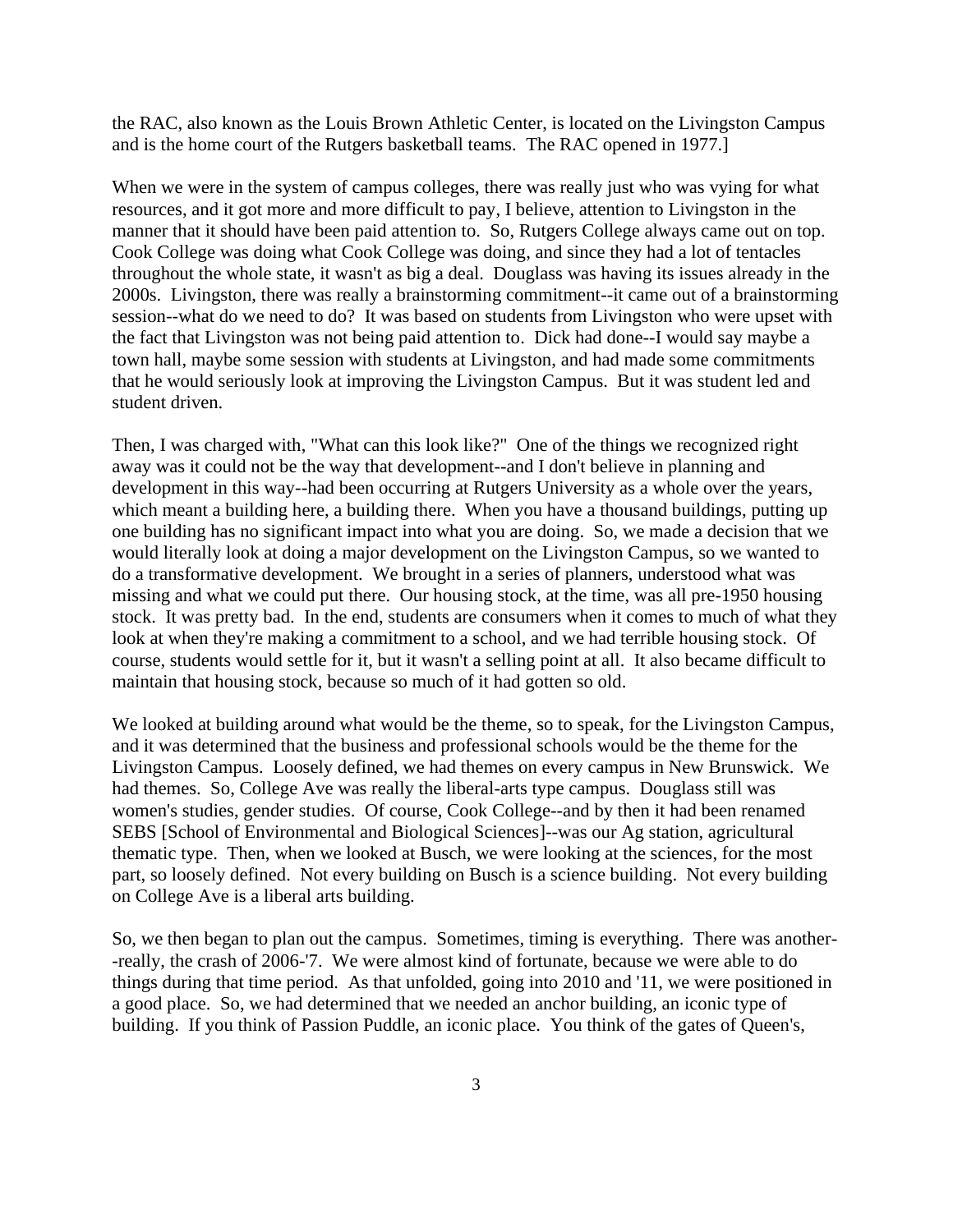iconic, as you think of it, and some of our chapels, of course, iconic settings that people can remember and can think of.

What we also had, unfortunately, a little too much of were buildings that had no style to them whatsoever. I mean, people don't leave Rutgers and think, "Oh, I'm thinking about X building, because typically X building," you know, Records Hall, who would ever remember Records Hall, unless you had a problem with your bill and couldn't get it resolved. That's the only reason you'd remember Records Hall. Certainly, I've never heard, in my twenty-six or seven years here, an alumni say to me, "You know, I have fond memories of Brower Commons." That just doesn't happen.

I talked the last time a little bit about a competition for College Avenue, and we never got College Avenue off the ground because of the economics and what happened, but we had promised a commission to a starchitect. So, Enrique Norten had been that starchitect, and we were able to land his services at an extremely reasonable price, because, again, of what the economy was doing, to design the business building. So, let me pause there. The business building, I will tell you, that no one ever looks at it and just does a shoulder shrug. They look at it, and they either love it or they hate it. That's exactly what we wanted. We wanted a building that had an impact, that people saw, and, again, you could love it and think, "My God, this is just phenomenal," or I get a lot of people [laughter] that say, "That is the ugliest building I've ever seen." But it's a strong opinion. No one ever does not have an opinion; everyone has an opinion of the Business School. [Editor's Note: Designed by Enrique Norten and TEN Arquitectos, 100 Rockafeller Road houses the Rutgers Business School on the Livingston Campus. The building opened in 2013.]

From there, we had housing really be the driver, and we put up all of those apartments that sit within there and the retail and the plaza. It just transformed that campus, just transformed. We redid the roads. We put the roundabout in. People love to go there. They think it is phenomenal. We did a lot of private-public type of partnerships. That's what I did. We did one of the largest solar arrays on a college or university campus in the United States. We have thirtyfour acres of solar, over eight-and-a-half megawatts of solar, and if we throw in the small one, we have about ten megawatts of solar that's built out of there. Most of these we tried to do--that one we did as a private-public partnership. That'll pay off for us for years and years and years and years, the economics of that. In the end, the money that we borrowed is offset by the monies that we get back from the electricity, from the lease payments that are paid back to us. We actually have, when you factor all of it in, a negative point-five percent interest rate on the thirtyfive or thirty-seven million dollars that we actually borrowed for that project.

So, I'm really proud of that project and the way it came together, but it was a first and we had to look for expertise well outside of the things that we do. Livingston, when I first started going around, talking about what Livingston would look like in a few years--and by 2012, I think we were pretty much [complete], we had completed Livingston 2011 or '12--no one would believe it. No one would believe that that vision could be put in place, and mostly what I got was, "Yes, we've heard all this before, and it's never happened." That was, I think, a win-win.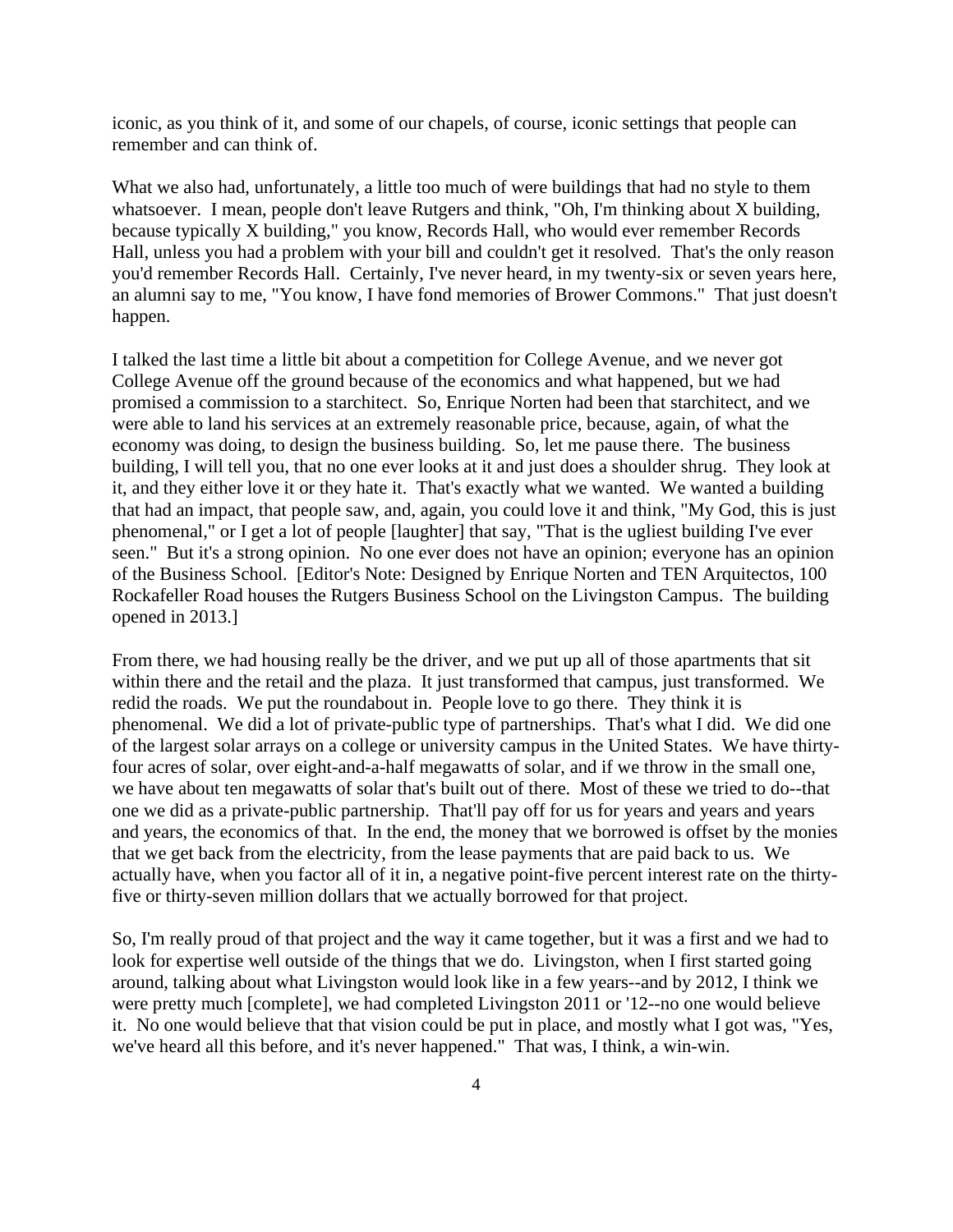President McCormick and the Executive Vice President Phil Furmanski gave me a lot of leeway and my team a lot of leeway. Once we could get our arms around and grasp what the academic program was for the campus, then we could talk to the dean of the Business School and talk to the dean of the SMLR, School of Management and Labor Relations, and talk to the different deans that were already embedded on Livingston, to be able to understand what the needs were. Once we understood what the needs were, the planning process becomes that much easier. Then, of course, the same thing from residence life. They were the experts. At that time, Greg Blimling, I believe, was the vice president for housing and auxiliaries, and so they were the experts as to what this housing should look like. [Editor's Note: Philip Furmanski served as the Executive Vice President for Academic Affairs from 2003 to 2011. Gregory Blimling held the post of Vice President for Student Affairs at Rutgers from 2004 to 2012.]

Then, the retail, we worked with retail partners to understand what can activate this? What should this look like? Always understanding that at some point we would get to some place with athletics--it just wasn't ready at that point in time--but we understood that we would get to someplace with athletics, so that would continue to be a part of what we had in reserve.

The wellness aspect, we've always wanted to and now we do have decent trails in the Ecological Preserve, some of it, not all of it, wooded. It used to be farmland, so some of it's new scrub. Some of it's old growth. It has been a great place, especially over these last six or seven months because people get to enjoy the outdoors and do some hiking. So, that's the birth and renaissance of the new Livingston; it essentially worked in that way.

SI: You brought up the public-private partnerships, and obviously, over the years, you've had to work very closely with particularly DEVCO and also other aspects of New Brunswick redevelopment. When did you first start working with those entities in your job regularly? [Editor's Note: New Brunswick Development Corporation, or DEVCO, is a non-profit redevelopment organization that serves the City of New Brunswick. It was founded in 1976.]

AC: So, probably the Gateway Project was my first foray where I was making decisions. It would've been the Gateway Project and the office component and the bookstore and what we did there and how we really took an old gas station on Easton Avenue--it used to be a gas station and had become a facilities building--and horse trade it between buildings. There were some tax credits that came into play there. There were some new market tax credits that came into play. So, all of those pieces kind of were moving pieces. We only had a piece of that because of the bookstore, but we were able to make things work there. [Editor's Note: The Gateway, completed in 2012, is a mixed-use twenty-three story tower that was developed by DEVCO. The Gateway includes housing, parking, a three-story Barnes and Noble, the headquarters of Rutgers University Press, and a pedestrian walkway to link the train station to College Avenue. The project was eligible for the Urban Transit Hub Tax Credit Program.]

One of the biggest ones was with the solar array, again. That was an extremely large project. Actually, that project was about forty million after we did the parking lot, so I don't want to lost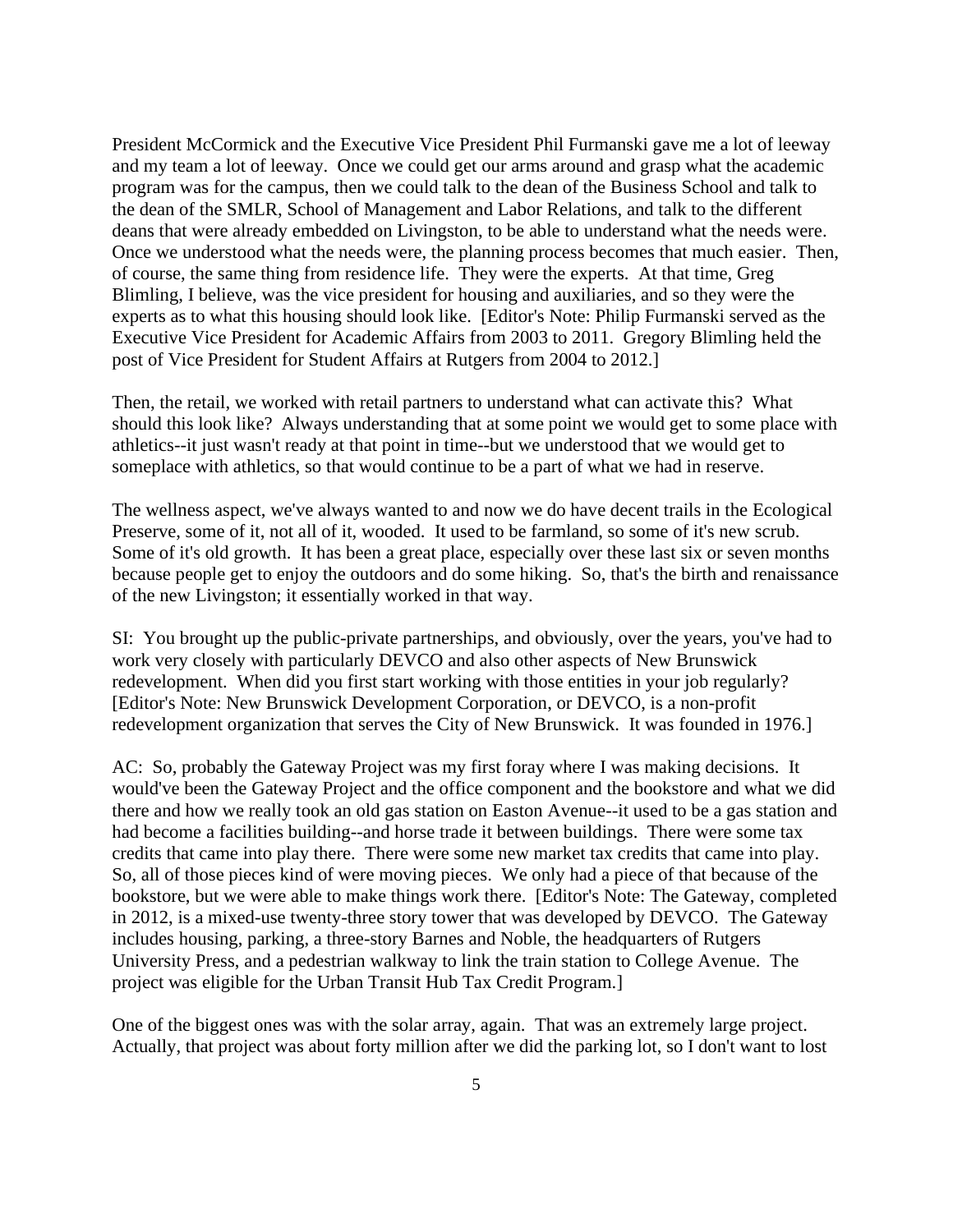sight of that. That was one of the things we wanted to do. Those parking lots were put in place when the RAC was built, and the RAC was built when the Nets first played in it. What they did was lay down about two inches of blacktop just to kind of make places for people to park. They were still the same ones, and it was in terrible, terrible shape. [Editor's Note: The New Jersey Nets played at the RAC from 1977 to 1981.]

Then, when the State of New Jersey began to really work through the Economic Development Authority in the [Governor Chris] Christie years, I would say, with tax credits, we then really were able to do much more by way of private-public partnership. So, we were able to, with our for-profit partners, leverage those tax credits to fall back to us to lower our debt service payments. We've done this, again, not just New Jersey tax credits, but we've looked at things like new market tax credits. There are a number of different programs. Many times what we did--again, through the BPU [Bureau of Public Utilities], actually, for the solar systems and even now for our cogeneration plant in Newark, same thing--we looked for what the programs are that make monies available and can we fit into that program? How do we leverage that program? It's all above board. We're not breaking the law anywhere.

Actually, I will tell you, for instance, we looked at, one time, a project in Newark, 15 Washington, which is just a phenomenal building. I love that building. We looked at historic tax credits, historic preservation tax. So, they're federal tax credits. There was a chance I was not willing to take in aligning us up for those. They're very specific, the way that they work. You can create entities, you can do things, and I thought, "We're being disingenuous" and the one thing I never wanted to come across as was disingenuous. So, you'll see people unload an asset, then bring the asset back during an x-period of time or whatever, and that's not the way we wanted to do business. We wanted to be above board. We stepped away from about fifteen million dollars in tax credits up there, because we should not damage the university's reputation in that way. I certainly didn't want to be the person doing it. [Editor's Note: 15 Washington is a historic building on the campus of Rutgers-Newark. It was completed in 1930 and donated to Rutgers in 1979. From 1979 to 2000, it was home to the S.I. Newhouse Center for Law and Justice, and in 2015, it was renovated and transformed into a residence hall.]

SI: Paul, do you have a question?

PC: Yes, I would like to follow up briefly with one thing. When you were doing Livingston, you were working with Piscataway. How did that differ from working with New Brunswick? Were you getting different types of concerns from Piscataway?

AC: Right.

PC: Did you have to negotiate things differently with Piscataway?

AC: We are fortunate in a number of ways. Zoning laws don't apply to us, so we don't have to actually get any type of permission. What we do is we do a presentation to--I think this is called a Section 13, I believe that's what it's called--what we do is a presentation to the planning board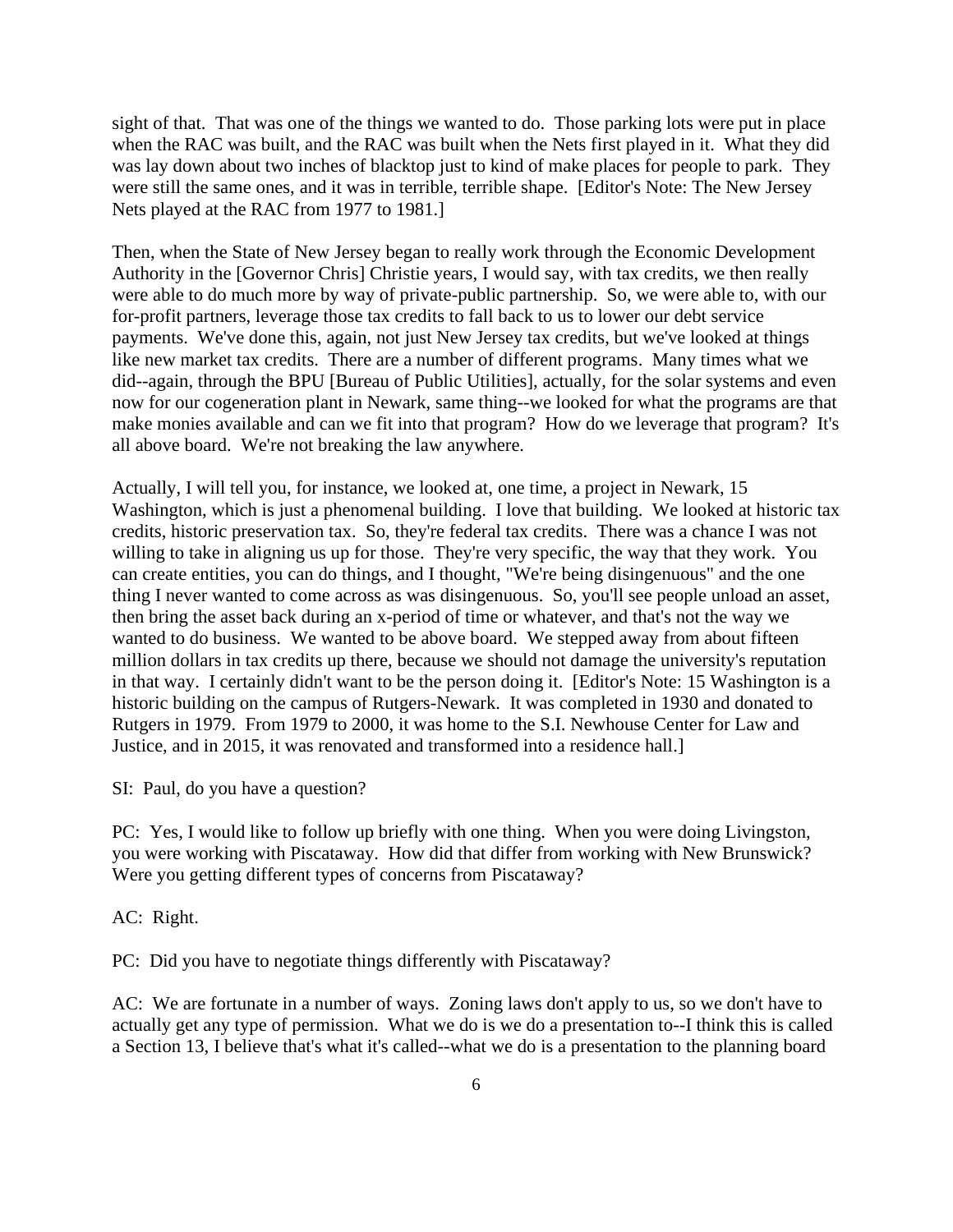of Piscataway or New Brunswick or Edison or whomever it might be, and it's a courtesy presentation. We take feedback, and we may or may not incorporate their feedback, depending on what it is. So, certainly, we kept Piscataway abreast of what we were doing, because of the increase in what literally would be population in Piscataway, but the process is fairly the same. So, I have worked with the mayors of New Brunswick and Piscataway for years now. We have a very good relationship. So, the process is not the same in New Brunswick, because you're really in the middle of a city versus the middle of a suburb. Some of the pressures are different. So, we need to understand those pressures. What'll happen in New Brunswick is that the public will be using your facilities. What'll happen in Piscataway is it's pretty much only going to be your visitors and your students and staff and faculty; your community pretty much are going to be the only ones. So, we have a movie theater in Piscataway. Of course, we have residents from Piscataway that come and use it, but it's different than what happens in New Brunswick proper because we're in the community, not the community in us. That brings a different look, a different feel.

PC: Let me follow up with just one question. I remember when this was all going forward, one of the things I heard about was questions about how much money Rutgers was going contribute to Piscataway for certain types of things. We have given them money, not under any gun, but we have traditionally given them some money back for various ways we tap into their services. I do not need the details of that. What I am curious about is, in this larger world of planning that you are a part of, can you tell us a little bit more about, specifically, the role you play in it? Do you get involved in things that might have, say, a legal aspect to it, or is it the planning aspect more narrowly defined that you are personally involved in in these things? Can you give us a little better sense of what you are doing?

AC: Sure. My world, it is the bigger part, not the smaller part. So, laying out what it is that we want to accomplish and how we want to accomplish it, and then I have a team of planners that go back and work on that. Then, there are the legal aspects of, "What do we need to comply with in order to make this a success?" Then, there are the town-gown relationships. So, those things I am heavily involved in. I speak for the university when it comes to these town-gown relationships, sitting down with the mayors, typically, the mayors. Planning officials from a township, departmental officials from the township or from the city, they usually sit with my staff, and that's handled at that level. That's not said in a disparaging way. That's where they work out the technicalities and the details of what may overlap or not overlap. Again, we are guests, in many ways, in these municipalities and cities, and we do use some of the services.

We also contribute back in services, so things like police services. I'll give you an example. There was an unfortunate situation in Piscataway where a very young female police officer passed away, and of course, the whole police force wanted to go to the services and the funeral. On that day, Rutgers University supplied all of the police services for the Township of Piscataway, from patrolling their streets to taking their calls to doing those types of things. We do the same thing, of course, in New Brunswick. Our 911 center is the dispatch center for the City of New Brunswick. We take all calls for the City of New Brunswick. So, we have a lot of these relationships in the things that we do. Sometimes, there's money involved. We are heavily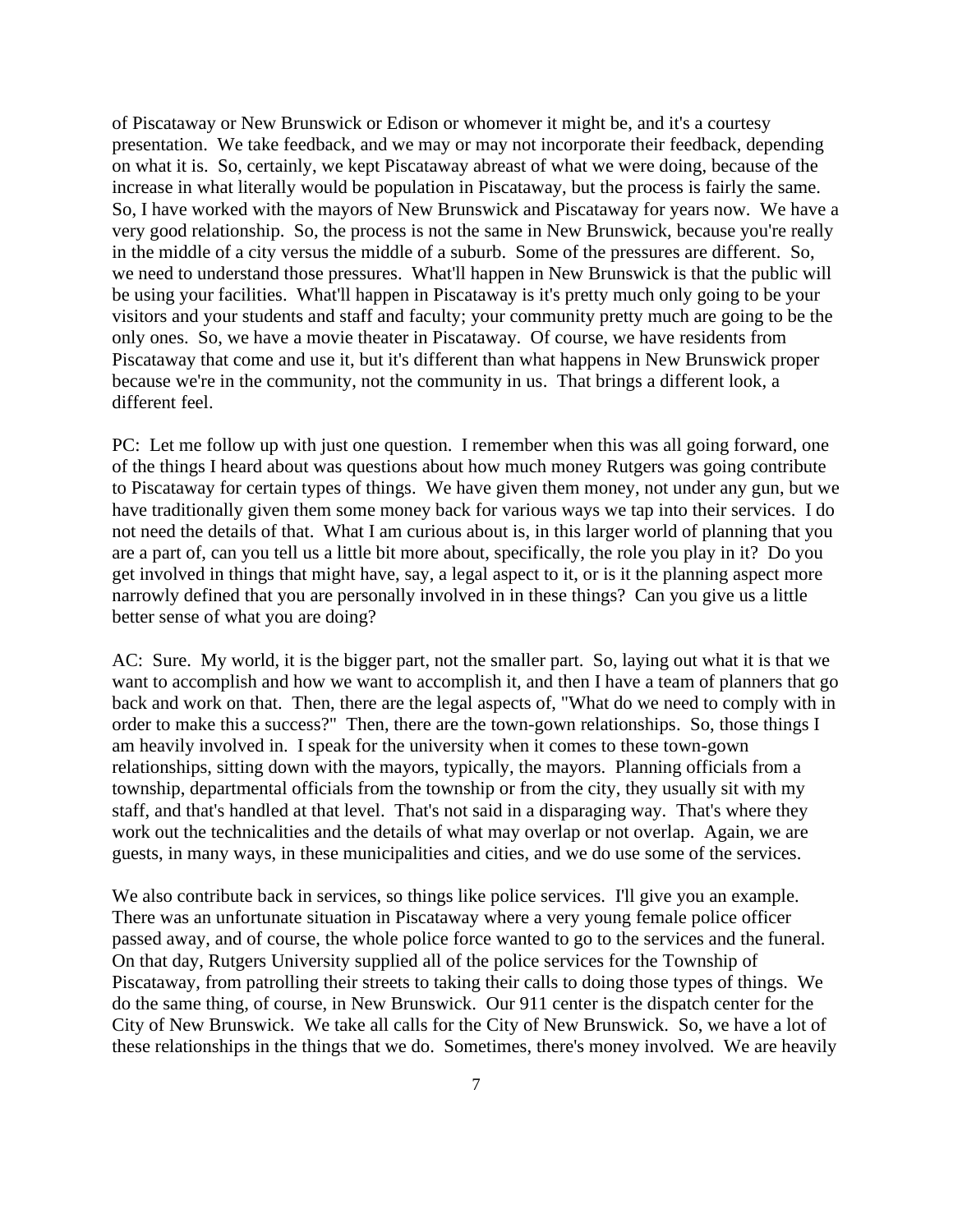involved with the Piscataway Board of Education, heavily involved. We provide many services to them. We have, or had, at our peak, maybe eighty students that attend their schools. So, it's a burden. That's numbers, and we don't pay taxes. Instead of actually monetary issues, what we do is we pay in lieu of. So, we do in-service for their teachers. We provide venues for their commencement, for their graduation. We do these types of things, and those are the partnerships we try and work out with the townships. We avoid monetary payments, because that speaks to our status as a non-profit and we don't want to set precedent in those legal lanes. The cities and townships that we work with understand that, but we do look to help them because we are guests and we do use some of their services. That's the way we tend to work with them.

All of that higher-level planning, that's what I do. The business development is what I do. Guidance over what this should be and look like is what I do. Then, whatever team I need to pull together, whether it's some lawyers out of our office of general counsel, whether it's people out of finance, then I would pull them to figure out how we do this big deal.

SI: I am curious, since your position and title changed a little bit over time and the relationships in the university changed as well, at what point did the Newark and Camden campuses fall under your bailiwick? Has that changed over the years as other things have shifted?

AC: Just after the merger, when Bob Barchi came onboard, so he came onboard in September of 2012, at that point, I was the vice president for facilities and capital planning. Then, when he came onboard, he realigned essential services with the intent of really creating a more effective and efficient organization. Having three facilities organizations just didn't make a lot of sense, three police departments, actually four, if you took former UMDNJ into account. He's the one that realigned those. So, it didn't happen for every essential services. It did for the pieces that came to me, but facilities and capital planning and security and public safety and police departments all then, eventually, came to me. That wasn't in 2013. That was a little bit later, in 2016, but he's the one that realigned those initially. So, Newark and Camden and the former UMDNJ, RBHS, all became part of my responsibility when it came to facilities and capital planning and the units within it. [Editor's Note: The merger refers to the integration of Rutgers with the University of Medicine and Dentistry of New Jersey (UMDNJ) on July 1, 2013. As a result, Rutgers formed Rutgers Biomedical and Health Sciences (RBHS), which serves as the umbrella organization for the eight schools and seven centers that focus on health care education, research and clinical service and care.]

SI: Well, maybe that would be a good bridge to talk about the merger years. From your perspective, how did that unfold and affect your job?

AC: Of course, we all understand the merger by way of taking these two huge schools, and, interestingly, what RBHS or UMDNJ actually was were nine schools. It's two medical schools, and it was this kind of crazy setup as well. Coming from a legacy Rutgers person, that's something to say. So, there was Camden; they had pieces in Camden down in Stratford. They had pieces in New Brunswick, they had pieces in Newark, and we had a lot of the same stuff, pieces all over the places. It was determined that seven of those nine schools would be coming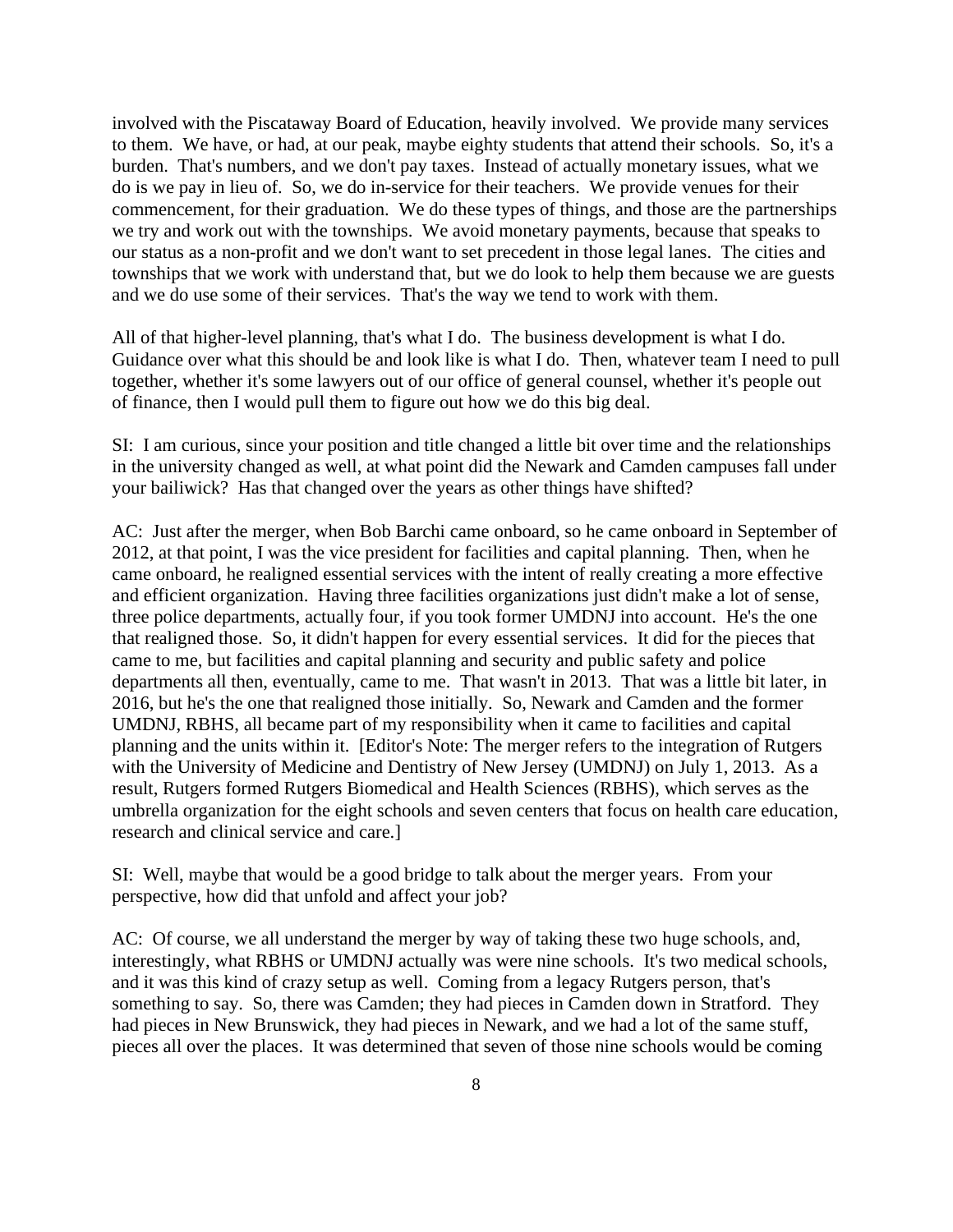to us. Something in Camden, I don't even recall now, for the most part, the Camden issues went to Rowan. So, then it was, "How do you do this? How do you pull this off?" Once the politicos had determined, "This is what we're going to do," the legislation had been crafted, the issues with splitting Rutgers up and removing Camden from the fold had been handled. So, I won't really speak to all those. That was not where I was really involved in. [Editor's Note: On July 1, 2013, the New Jersey Medical and Health Sciences Education Restructuring Act went into effect, integrating Rutgers with all units of the University of Medicine and Dentistry of New Jersey (UMDNJ), except University Hospital in Newark and the School of Osteopathic Medicine in Stratford.]

Once it was clear that this is where we were going and it was going to happen and there was a timeframe of about a year, the university then engaged a consultant, PWC [PricewaterhouseCoopers]. They have, I'm going to call it, a cookie-cutter type of approach to these kinds of things. They had a series of twelve teams, and the twelve teams, there was UHR [University Human Resources], there was an academic affairs type of team, there was an OIT [Office of Information Technology] type of team, a technology team. There was probably a risk management team, as I recall, a finance team. So, there was twelve, and the twelve teams consisted of a leader from legacy Rutgers and a leader from UMDNJ. So, two counterparts, to the best that it could happen, sat at these weekly meetings, at that time, and it was a whole formula that we went through and we did, and that's what happened.

I headed up the team that was facilities and public safety, but public safety did not report to me. It was just that that's the box that PWC worked in. So, facilities and public safety was one box, one piece. So, my boss at the time, Bruce Fehn, was the CFO, and most of the administrative functions fell under him. I reported to him and public safety reported to him too, but it was a different vice president. So, he appointed me to do that, and we worked through all of the issues. Now, I then had a background team that worked with me on these issues, but I would work with my team and then go to these meetings, where there was a conference room with three dozen people probably in total. We'd go around the room with issues and all, what was going on and what wasn't going on.

I will tell you that that was a great training place for me for crisis management, believe it or not. Although that was not crisis management, I actually picked up a system that I use today for crisis management from that. So, there were a number of benefits that I personally received, but that was a big one, was lessons learned. I learned that lesson there, and I thought, "Wow, this is a good way to be able to control a situation that almost seems uncontrollable." We were putting together two-billion-dollar operations and we're going to wind up with twenty, I guess at that time, twenty-two or twenty-three thousand employees. We're going to have about a thousand buildings. We're going to have twenty-nine million square feet, and we're going to be in every corner of the State of New Jersey. It's, in some respects, coordinated chaos, and I thought, "This is a good way to do this." So, that's how we moved forward with the merger, and things then started to fall into place. On July 1 of 2013, we were able to seamlessly and smoothly move into a new being, a new entity.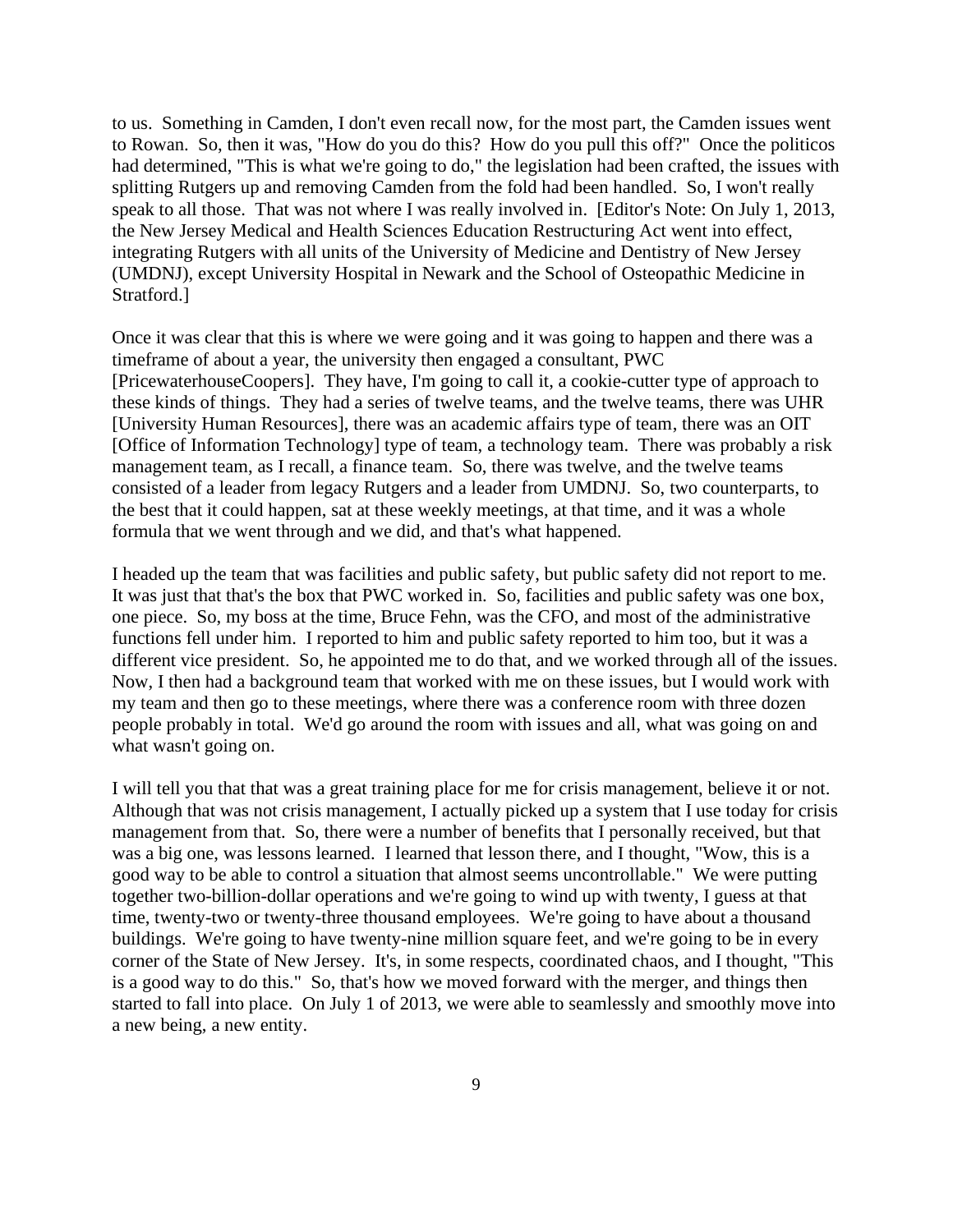SI: Somewhat amid this, we have the Hurricane Sandy disaster. Tell us a little about the response there and managing that crisis.

AC: So, we had Hurricane Sandy in October of 2012, and, interestingly so, Bob Barchi had been onboard for maybe ten days. It was a short amount of time. He still didn't even know where the public safety building was at that point, and that's just [because] he was here such a short period of time. So, Hurricane Sandy, when that happened, I was not in the position that I have now, so I was not the Emergency Management Coordinator for Sandy. That was a different vice president, who was in charge of public safety. I was simply in charge of facilities. I was also on vacation, on a cruise, and spent an inordinate amount of time from the deck of a ship and from, I remember, the US Virgin Islands on the phone, coordinating my end of what needed to be coordinated. Thank God, there's really no time difference, so that was good. [laughter] I can tell you that on one day alone, my cell phone bill was about 3,400 dollars. So, it was all the time on the phone coordinating everything that needed to be coordinated. Then, when I got back, soon after that, [I] had gotten completely, of course, into the fold. Once the airports were open, I was able to get back.

It was a lesson, again, that was learned, and I think, more important, the lessons learned from Sandy actually did carry through as we went forward. So, I think that there were a few things we did that we should've done differently. I think we should've looked at, like so many others, this storm coming and sent our students home versus sheltering them in place, because then we had a big problem. We had fifteen thousand students, and what are we going to do with fifteen thousand students for an extended period of time with nothing to do? That was an issue, from where I sat.

I think, as we looked at the different emergency systems we had in place, by way of power and those types of things, we learned some really valuable lessons that we were able to apply later and we did. So, we went and we took our cogen [cogeneration] plant, for instance, on the Busch Campus, and we can now black start the cogen plant, which means we can start the turbines, without needing electricity, on generator and power up a pretty good piece of the Busch Campus and keep our research operations up and running. We also were able to identify all the critical areas, like at SEBS [School of Environmental and Biological Sciences] that we just didn't know. We did not know. So, our preparation was not where it should have been, in my opinion, in many ways. Yet it was a good success story, because nobody got hurt or killed, and that, at the end of the day, is the most important outcome that we're looking for.

Then, we also entered into some agreements and housed people from outside of our community. You know, we did all of those things. It had a major impact, and most of the major impact really had to do with flooding, inability to get across the river, power outages were really the pieces that hurt us the worst. It wasn't as much of a loss of property that so many others suffered from, unfortunately. It was more about if we had been a little better prepared, we would've been that further ahead of the game. It's not to say we didn't have preparation. We had a plan. We enacted the plan. When you hit the worst storm in anybody's memory, there's always going to be things you can do better, and I think we discovered some of the things we could do better as we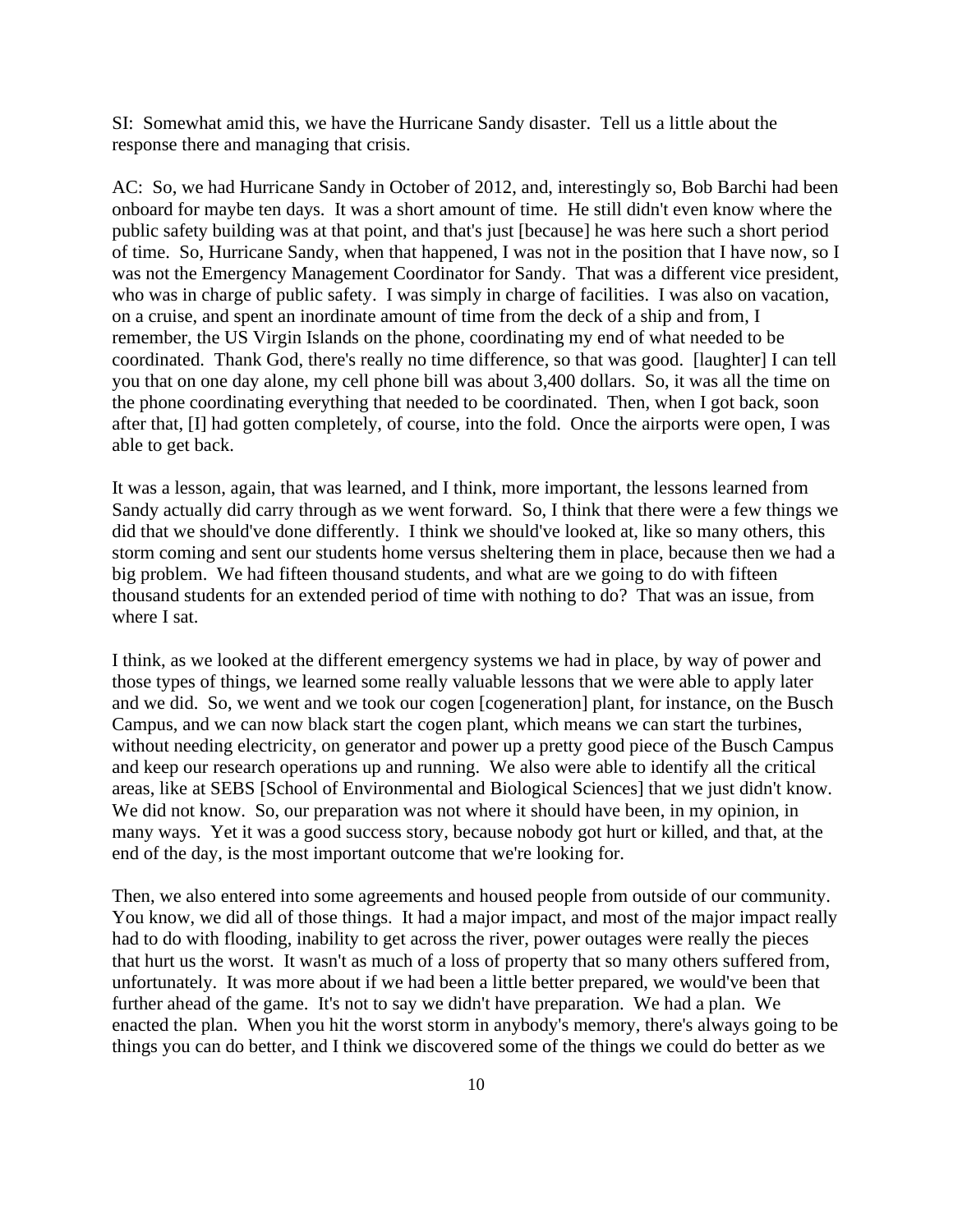move forward. We did. We actually did a deep dive into a lessons learned, a debrief, to understand what are the things we need to do, don't need to do, what type of ongoing training should we continue, which we already had started and were doing, so, you know, these tabletop exercises. Communications became a big problem. So, strengthening our communications system by way of a whole different set of radios that actually are in line with what the state police use, and that is something that we have to this day. So, we're able to be able speak across the entire state to all of our units as to what's happening in Camden and what's happening in New Brunswick.

If you notice too, over the years--and these are lessons learned, coming out of things like Sandy- we've developed better protocols around snow, always the bane of our existence. It's not easy to shut Rutgers University down, because of our patients, because of our research. It's just not easy. If you hit an exam week, for instance, what are you doing? So, you learn lessons about getting the word out, communicating to people early and often. Over the last three years or so, people get emails from me, the entire university, about, "This is what we're anticipating. This is what we're anticipating. This is what we're anticipating." Then, we make a call, to the best of our ability, whether we remain open or we shut down. Again, when you shut down and you have eighteen or nineteen-thousand beds, you need to be able to understand, what are you going to do with those students? So, the big snowstorms are easy. It's the little ones that are a problem. The six inches in a big burst, that's the problem. The ones that come overnight, but they start at two a.m., those are the problems. So, some of the other ones are a lot easier, but they're lessons learned and every one of them is an additional lesson that we have put into place.

Now, when we look at the pandemic, how do we treat snow moving forward, even when we'll have students here? We now know we can deliver online. Does that look entirely different at this point in time? It'll be interesting to see in a year from now, what will that look like? This winter is going to be, in my opinion, irrelevant, but in a year from now, when we get into something that's a little more set.

Then, the other thing we do a lot of drills with and for are these crisis situations by way of weather because climate change is making a difference, whether we like to admit it or don't. Just last week, with [Hurricane] Isaias that came through, when we look at a week before that--or maybe two--we had Tropical Storm Fay that came through, so I think we're going to see more and more and more of these and I think we need to continue to harden our infrastructure and our processes more and more and more. I'm [going to] work with our emergency people to do that, because the bottom line is we need to keep people safe here. In some ways, our luck was, over these last two storms, there's nobody really here, but that's not going to be forever. That'll change as well. So, this is the best time to prepare for them to understand what it is that we need to do. Sometimes, [it's] as simple as shutting down Voorhees Mall in anticipation of a storm, because those elms are old and that canopy creates a lot of damage when a storm blows through. Before somebody gets killed and gets hit on the head with something, it's literally tape it off and shut it down. Five years ago, that's not what we would've done or even thought about doing.

SI: Paul, go ahead.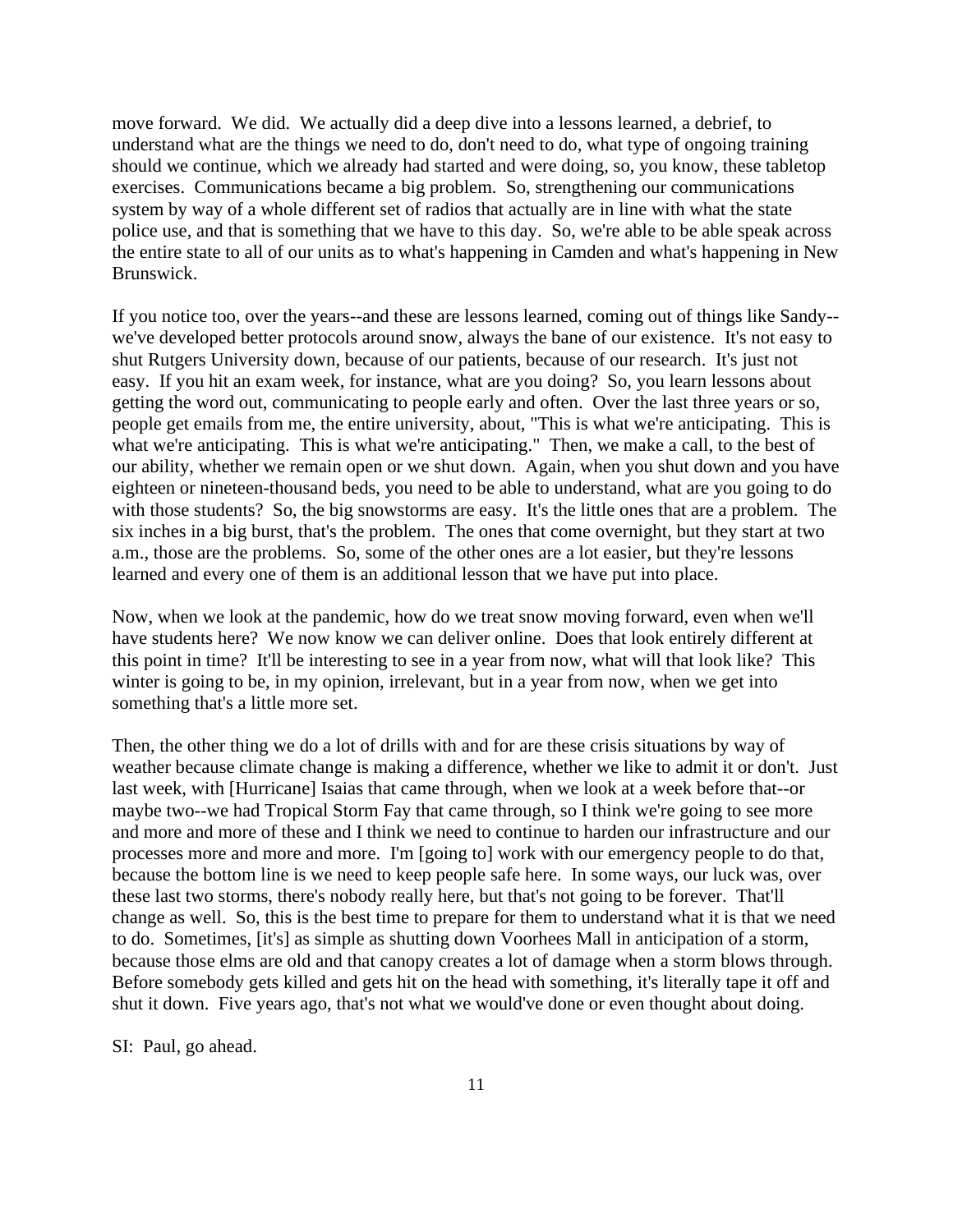PC: The first half of this is not a question, but then it leads into a question. When I was writing my book, even after it was published, I kept abreast of what was going on and I did go and look at what had been said about Sandy. There was a big report that was done, and significant parts of it were redacted. That's not the question. The question is, since it was redacted, you cannot share the whole thing with other universities, and one of the things that seems to be an element of public life today for universities is they all watch what their peers are doing. I was wondering, what is the policy reason behind redacting? Does that really limit your ability to talk to, say, the University of Maryland or North Carolina or some other eastern coastal university who might be facing the same types of problems that you are at Rutgers?

AC: I actually don't know why portions--I just don't recall, so I'll be up front about that--why there were portions that were redacted of that report.

PC: I actually do not want to talk about that a lot because I assume it is upper level.

AC: Right.

PC: But I am interested in how this material gets shared with other universities. It came to mind when I was reading a redacted report. I would think if I worked with the University of Maryland in particular--they're in the Big Ten and all that--I would want to see what Maryland did about Sandy. I would like to see what Rutgers did about Sandy if I was Maryland, that sort of thing.

AC: Right. We do that with the human contact. So, our contacts in these universities, we have a lot of conversation, as one might think, and we look for what are the best practices? Again, we talked about that not too long ago, about what are our best practices? What are you guys doing? Where are you going with this? In that setting, the information flows freely. There's no holding back on pretty much anything, except maybe the combination to the safe. Aside from that, you do have these free-flowing conversations, picking off what the best ideas are and how our peers and our colleagues move those ideas forward. So, it literally is in a verbal format in those types of conversations.

PC: Did you have any discussions with Maryland or some other school like that when this was happening or after this was over?

AC: In this pandemic?

PC: No, about the earlier Sandy stuff, in other words.

AC: I did not personally have it, but I have had it during other situations that arise, "How are you handling this situation?" When we look at--and this applies to a number of things--social unrest and what's going on, how are you looking at this and how are you handling this? What are some of the approaches or strategies you may be putting into place? I've come to fully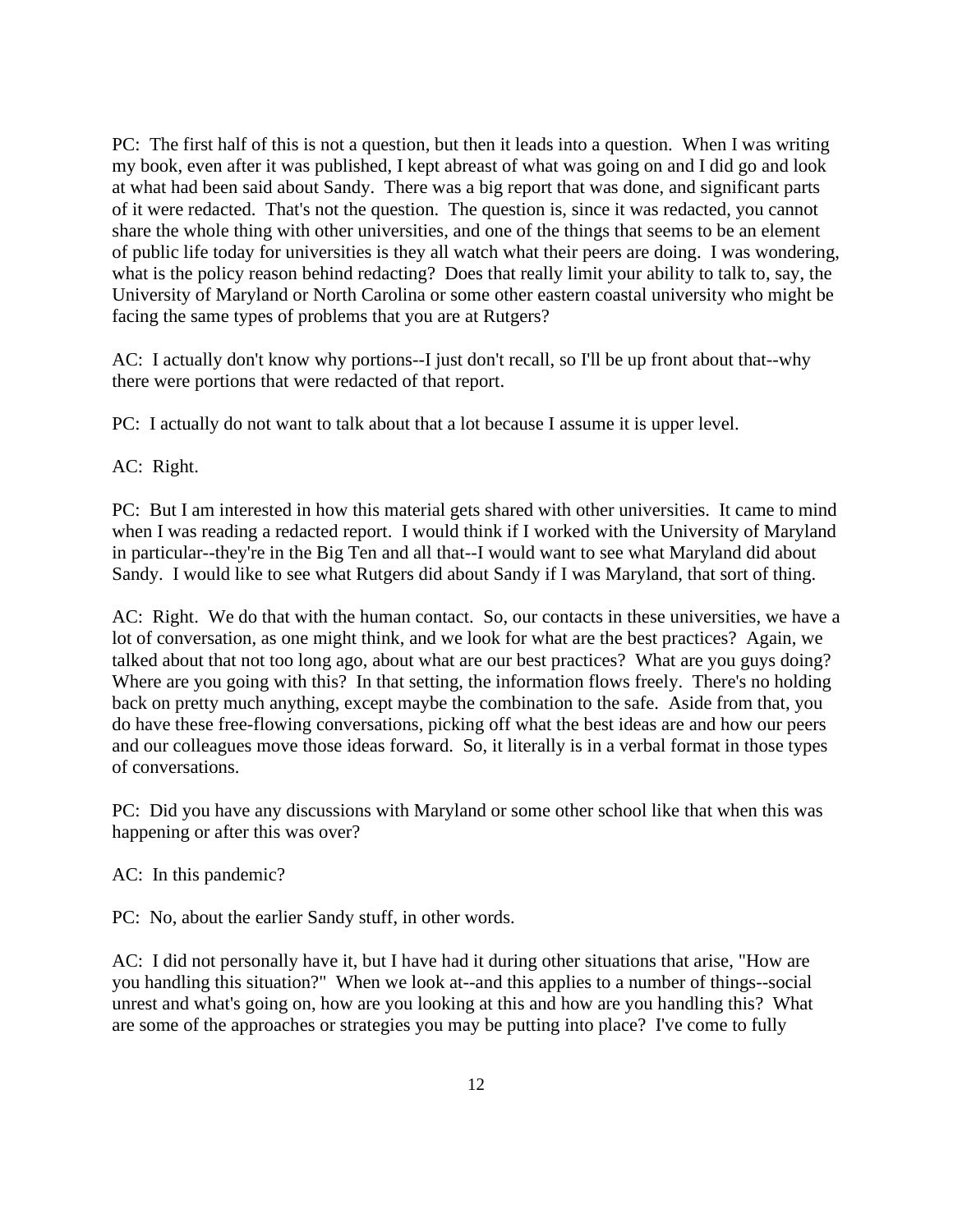understand that the more informed we are, the better off we are, because hope is not a strategy, although some may think so. The more preparation we can do, the better off we are.

I will tell you also that with Covid-19, that has not been as much, because everyone is reinventing, inventing, reinventing, inventing, reinventing the wheel every day. I've seen more on Listservs of colleagues, "Where are you going with enrollment?" or whatever it might be than actually debating or having conversations about what strategies could be put into place. I think that's because of the nature of this evolving so quickly. There just wasn't time to catch up to understanding what others were doing.

SI: The 2030 master plan was developed and approved in, I think, the mid-2010s. How did that take shape from your perspective, and how has it reshaped your role in some way?

AC: It was actually done in 2015, '15 or '16. It might have been as late as '16, when it was approved by the board. So, we're going into our fifth year, and we have about two more years before I would say we need to do a refresh, a complete refresh. So, that plan began with a strategic plan that Bob Barchi had developed with the community, and the strategic plan, of course, spoke to academics primarily in what we were aspiring to, what we wanted to be. Then, the 2030 was really to back feed the strategic plan. We understood what we wanted. We went out and looked for consultants that could head this up and marshal the resources for us. We met with an enormous amount of community members. We were really very transparent at every turn about every piece of that plan. Once it was up and running and approved and even before that, we had started to operationalize some of what needed to be in there and some of the things we wanted to do.

There was a lot of inclusivity in 2030. That's not to say everybody agreed with everything. It's just a lot of inclusivity. What I loved about 2030 was it wasn't a physical master plan. It's on there, but the reality is it was all about how does the university operate? Where are we going as a university supporting that academic plan, the aspirations of where the university wants to be? I'll give you an example of that. One thing that we did from there was try and align the transportation system with the registration system with the housing system, so put all of these together to understand how to move students. Here's the stupidity, for instance, you're housing your first-year students primarily on Livingston and you've got two of these major courses, "English 101" and "Math 101" on Cook. You're taking them from the furthest points to get them there, versus why don't you move those courses to Livingston? This way, nobody has to get on a bus. They could walk to the course. So, if you could accomplish that and you're knocking off fifty percent of your students from having to get on those buses to get over there, you're taking the stress off the system in a very big way. Those were the types of things that were embedded in 2030 that really, in my opinion, make the difference more than a building makes the difference.

It's how are you operationalizing, operating the university, in support of what the university is doing. That includes things like not just moving people around, but it includes taking a good hard look at how do you deliver, beginning--the irony--of looking at how do you deliver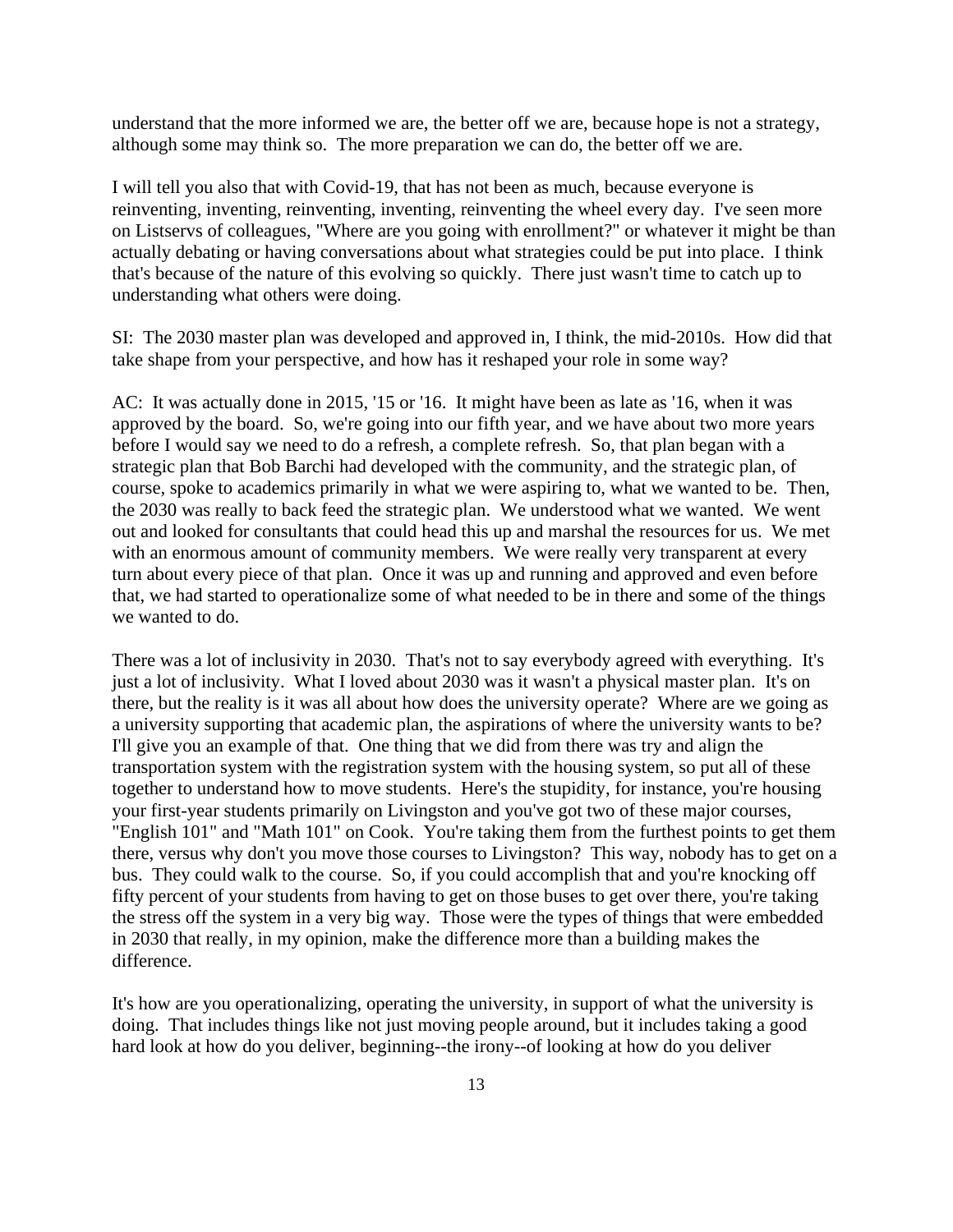instruction remotely. Not all over, because I'm a very strong believer that the university experience cannot be replicated sitting in your bedroom or living room. It just can't. I also can believe that we can take some pressure off some of the places where we need to take the pressure off. So, I will tell you, I'm a proponent in that we need to get smaller. I don't mean we need to get smaller by way of students or faculty or even staff. We need to get smaller by way of footprint. We're just too darned big and it eats up too much money, and that money should be invested in students. It shouldn't be invested in buildings that are obsolete and really not doing us any favors.

So, I think that strategies that call for a better mix of how we deliver instruction, how we move students, will lead to us being able to make a better investment in academics. If it costs us ten dollars to run and two dollars is in a building and we can move those two dollars into students, we're not losing the ten dollars. It's just moving the two dollars to a better place, way better than- -and I'll use the same example--keeping Records Hall up and running. It's just we're too big in too many places. I'm a believer too that we stifle some of the communities, the cities that we're in, because of our size. Again, we're eating up a lot of good ratables that we shouldn't be eating up. That does not do our partners in these cities, as they look to move the needle on economic development for themselves, it doesn't do them any favors by eating up properties that they would be better served using. That comes back to my hat in economic development and public partnerships--I actually call them private-private-public partnerships--in how do you monetize some of these assets? It still does us a lot of good, but it does that city a lot of good as well and a public or private entity a lot of good.

SI: Just going back to your personal education, you eventually got a master's from La Salle.

AC: I did.

SI: When did you go back to that, and how do you think that shaped your thinking?

AC: Well, that was a ten-year endeavor, I think, at a number of places. [laughter] So, it's a little bit of a different training and more professional, and by then I was already embedded in a career. So, ideas and thought processes that came up there I was able to better use in what I was looking to try and do with my career. The public sector was always more my passion. I didn't go back for an MBA, because I liked the public sector. I liked public administration. I liked being in the public. I never expected to be a millionaire. That was fine by me, and I think we can do good for people in the public sector. So, it helped me in how I thought about things as we pushed forward. It wasn't all about monetization. It wasn't all about stock price. It was how do we take what we're using, what we have, and how do we make that better for the communities that we're in? Or on a bigger scale, how do we translate that into policies that are meaningful? So, I'm able to look at that and keep an open mind as to some of the things that we do and try not to get pigeonholed, which is something that, unfortunately, in the public sector happens too often. They write restrictive policy that pigeonholes them in a place that doesn't allow for any flexibility. I understand, because flexibility allows for people taking advantage, but there's a fine line you kind of need to find somewhere in there.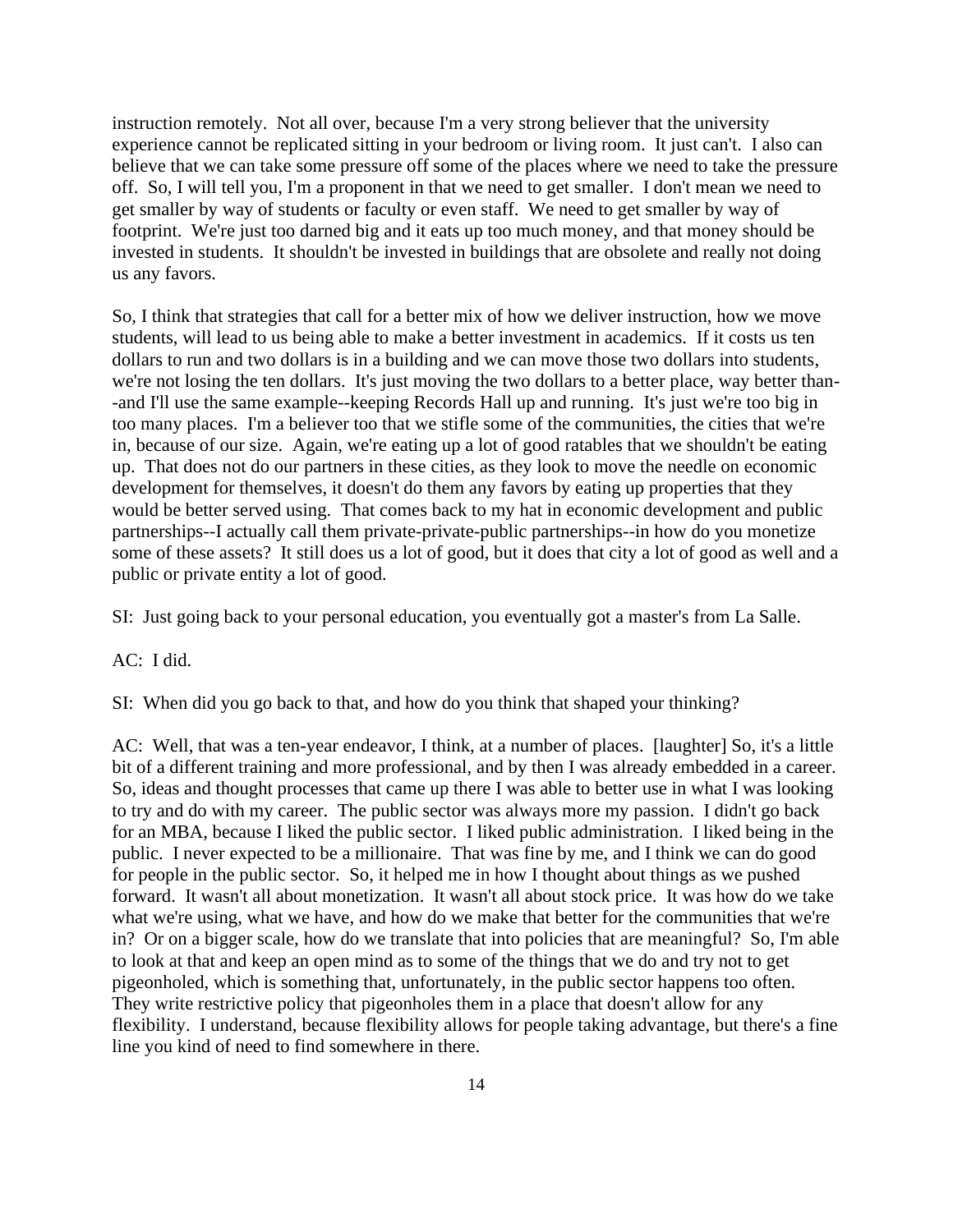SI: I am curious, in the biography that we got to look at before the interviews, it says you are the leading expert on deferred maintenance. Can you tell us what role that plays in your work?

AC: Over the years--and that kind of comes from--we have many other institutions, whether in the State of New Jersey or across the country, that call and say, "Some of the strategies that we put into place in order to address deferred maintenance ..." Many times, institutions look at the strategy for deferred maintenance, "Give me money, and I can fix it." Typically, that's about the only one that doesn't work, because no one is going to give you money until there is a crisis. When there's a crisis in a building because something happened, because ten people got shipped off to a hospital with Legionnaire's disease, all of a sudden, then that's when you're going to get money.

You need to start looking at how do we attack it? First of all, we need to start looking at how it gets defined. Typically, traditionally, deferred maintenance gets defined by an asset that has now outlived its useful life, and who defines useful life? The company that gave you the asset. That's who defines useful life. So, you take a chiller from a HVAC system, and the company says to you, "This is in its …" the way it creates its maintenance schedules and all of that good stuff, they say, "This has got a ten-year lifespan or a fifteen-year lifespan." In your database, you put in your ten-year lifespan or your fifteen-year lifespan. When it gets to year eight, nine, or it gets to year thirteen, fourteen, the flag goes up and says, "You're not fixing it. You're not replacing it." It now goes on the list of deferred maintenance. So, that billion-dollar list, is it really a billion dollars, or is that list really a quarter of a billion dollars? Good maintenance prolongs the life of equipment. What it does not do is create efficiency in the equipment. So, there is a tradeoff. A new chiller is going to be much more efficient than a fifteen-year-old chiller that works phenomenally well. So, you have to determine what the value added is here. Is the tradeoff enough that that really should be replaced, or is the tradeoff minimal and you will continue to go along with this? That's a piece. Number one, define it, and then define how it works for you. That doesn't happen in a lot of places.

So, I have a lot of conversations with a lot of different entities and have presented at conferences about how do you do this? Then, how do you strategize around what's the most important piece here? How do you fund it? There are a number of different ways. One, it becomes part of a larger project, which is typically your best bet in getting something funded. It's almost like the old, going back to my political science days, the old, "Let's attach it to the bill," the earmarks. So, you attach it to something that's happening, because you need to make sure that that does happen. You look for a private-public partnership, and it might be larger. You might be looking at utilities in an area, and you're going to do the whole thing and you're going to work with a public or a private entity to pay this off in the longer term. Then, I have a lot of experience in how those are done. Or, you look to just retire the asset in its entirety, which means the entire building, because, typically, where are these? These are in buildings that probably have outlived their useful life as well. So, there are a number of strategies--that a lot of the bigger universities now all look at, because we all talk to each other, of course, over the years, but midsize and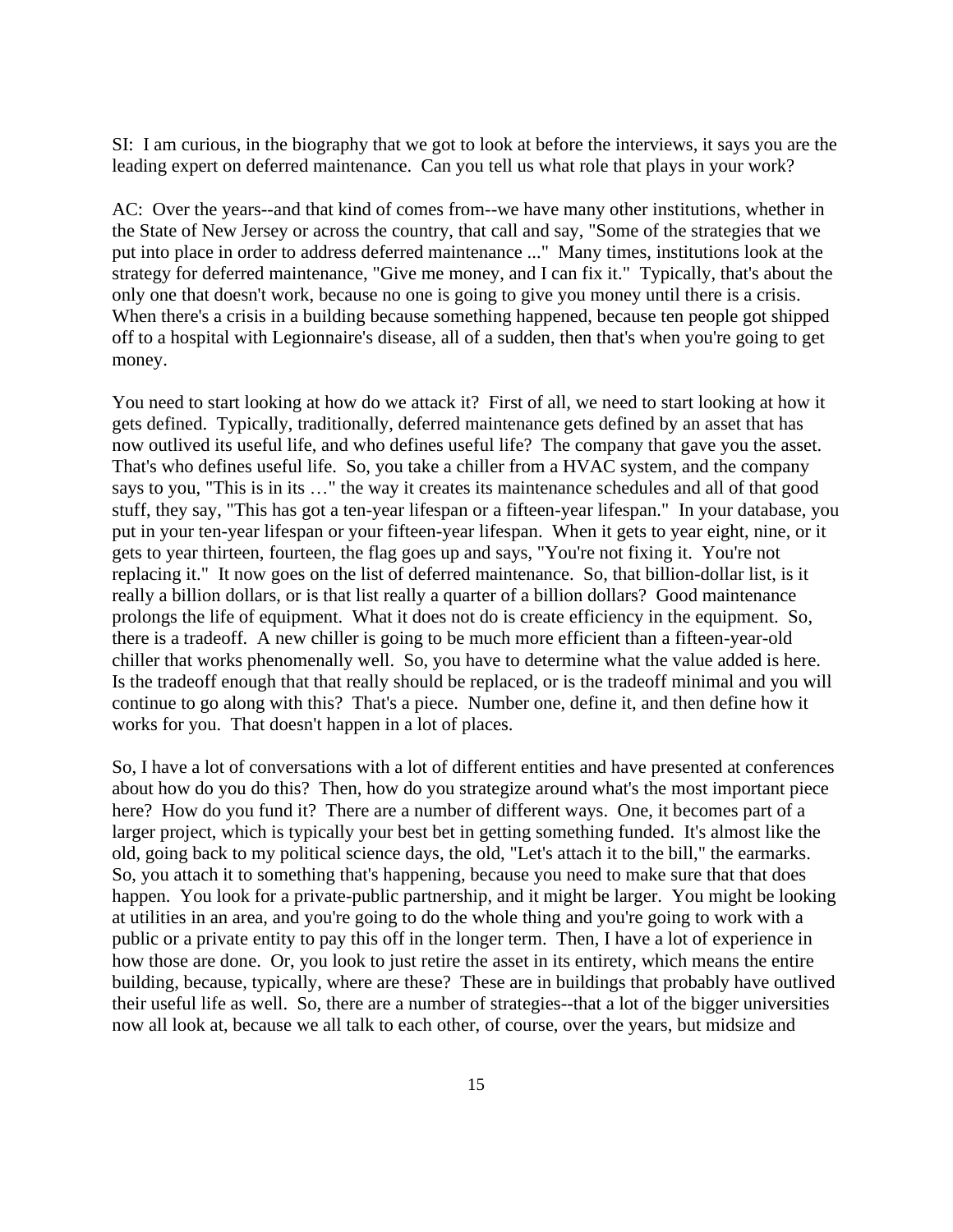smaller, those are the ones that struggle mightily with this as well--that they can absolutely put in place, that really, really starts to speak to that deferred maintenance.

Typically, what I find--and think about the size that we are--it's not deferred maintenance that typically becomes the problem. It's pockets of issues that kind of bubble up and blow up, and it almost always is a series of pieces that fall into play that just frustrate the living heck out of people. So, I could probably go through half a dozen buildings where this comes to mind, and this never fails. So, you've got a control system in a building for a HVAC system that something's off. It's not working right. It keeps shutting things down when it shouldn't. It keeps raising temperatures when it shouldn't. Sometimes, this is software related, and we have to go through that and try and figure out, "What the heck is this? What's going on?" It takes time. Then, when that happens, almost always, there's some roof leak that happens, and because it shut some things down, it's the middle of winter, three pipes burst, because they froze. I have to tell you, it almost never happens just once. [laughter] It's usually like three months of these types of things until we can figure out what the heck and get it straightened out, but it feels, for occupants, like a year. It might be a month, but it feels like a year. Then, what'll happen is, we'll have occupants who have been in the building a long time, and it brings back memories of this having happened ten years ago. A good example of this is SMLR (School of Management and Labor Relations on Livingston Campus, Janice Levin Building) when it was first put up, we had terrible HVAC problems, and it was a series of issues, not the least of which were that the building had skylights, and the thermostats, the sun would actually hit the skylights. Nobody ever set the thermostats. Nobody picked up on that, as they're building the building. So, it took time to shake the building out. For years, every time we had one call, it would be, "This building is terrible. It doesn't work." Typically, it was something had to be reset. It wasn't a major issue. What'll happen early on in new buildings, specifically, is if it gets labelled, you almost need to go through a generation of people to get the label back off. So, to answer your question, deferred maintenance is something I've done a lot of work on and consulted a lot, not for money, but consulted a lot with colleagues and peers to help them to get the strategies that might be better for them than the ones that they're using.

SI: Well, I think we want to discuss Covid-19 in more depth, but I am curious, in between Sandy and Covid, were there any other crises? I have looked through *The Targum* and there are other issues that come out, but from your perspective, what do you think was the biggest crisis in between?

AC: So, we had a big issue on the Cook Campus, at one point, with the electricity, and it turned out to be--no one would ever believe--an underground cable that was touched by a backhoe during construction. During a construction project, an underground cable was touched and it didn't break the cable, it didn't break the backhoe. It loosened a wire at the transformer just enough that months and months after the project was open and running, vibration, probably by a truck or something over time, the cable fell out, and no one could find it. It took us days to find what the problem was on the Cook Campus. So, that was one, because, again, we need to move people around. It becomes a big issue. We had the incident at the business school that, of course, was a tragedy that that happened. You know, crises are not always just bad events. I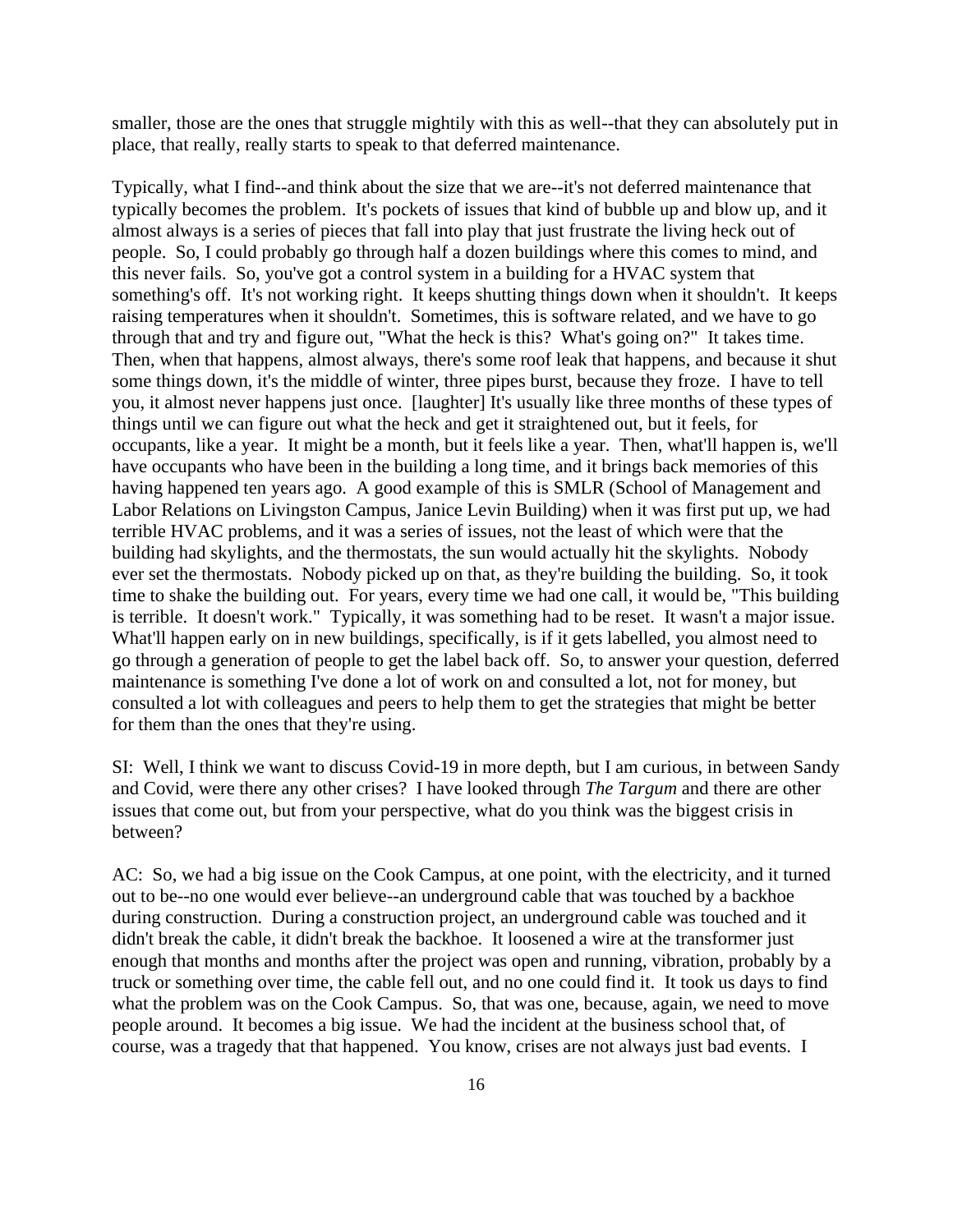also had the good fortune of heading up President Obama's commencement address ... [Editor's Note: In November 2016, a former student stabbed a faculty member and a student at the Rutgers Business School on Livingston Campus. In 2016, Rutgers University commemorated the 250th anniversary of Rutgers' founding with a year-long celebration. President Barack Obama delivered the commencement address on Sunday, May 15, 2016.]

#### SI: Yes, 2016.

AC: 2016. So, that's working towards something different. It's handled in the same way as a crisis is handled. It's the same strategies. The same protocols are put in place. It's all the same, except this is a lot more fun. You're getting to a better place. That was a big part, a big piece that really generated an enormous amount of excitement around the university and I personally am very proud of. It's, again, one of those events with fifty thousand people, where everybody walked away with, hopefully, a smile on their face, but more importantly, nobody got hurt and that's critical. We got a President of the United States in and out safely, and that's critical. When you take somebody and plop them in a fifty-thousand-person event, it's much more difficult than when the person's there and you get a few around them. But it was good. It was a good experience. It was a great experience, and I fully enjoyed heading that up and doing that. So, that was a highlight of my career, I will tell you.

SI: Getting into Covid, from our perspective, it kind of went down in the first or second week of March, but how early were red flags going up that this was going to be a major issue?

AC: Second week of January. When we came back from break, we already had a number--I was not involved in these initial conversations because this happens, it's not uncommon--but I had my director of emergency management, Steve Keleman, already convening meetings of res [residence life], student life, international and global programs, student health. [We were] already having conversations because we had students, and this, for the most part, was two pronged, we had students who were on study abroad that were in China, were in Wuhan, China, and we had, of course, students that had come from Wuhan, China, international students. We had the rest of all that we had there. The second week of January, we came back, I guess, from break, and there were already meetings. I had been pretty much looped into these conversations that were going on, and January--I'm sorry, February--and having conversations with Brian Strom, who's [an] epidemiologist and well versed, of course, and infectious disease doctors at RBHS. It was clear that there was a problem, and a big problem in China. What was not clear was what the extent of the problem was, because information was sketchy at best and, I'm not making a judgement, wasn't reliable, the information that we were getting. So, that was a problem. [Editor's Note: Dr. Brian Strom serves as the inaugural Chancellor of Rutgers Biomedical and Health Sciences and is the Executive Vice President for Health Affairs at Rutgers University.]

I started to get really concerned towards the end of January, as reports were coming out more and more and more. On February 10th, a week before I would have asked for this, I convened the entire emergency operations team and brought them together to give them a briefing as to what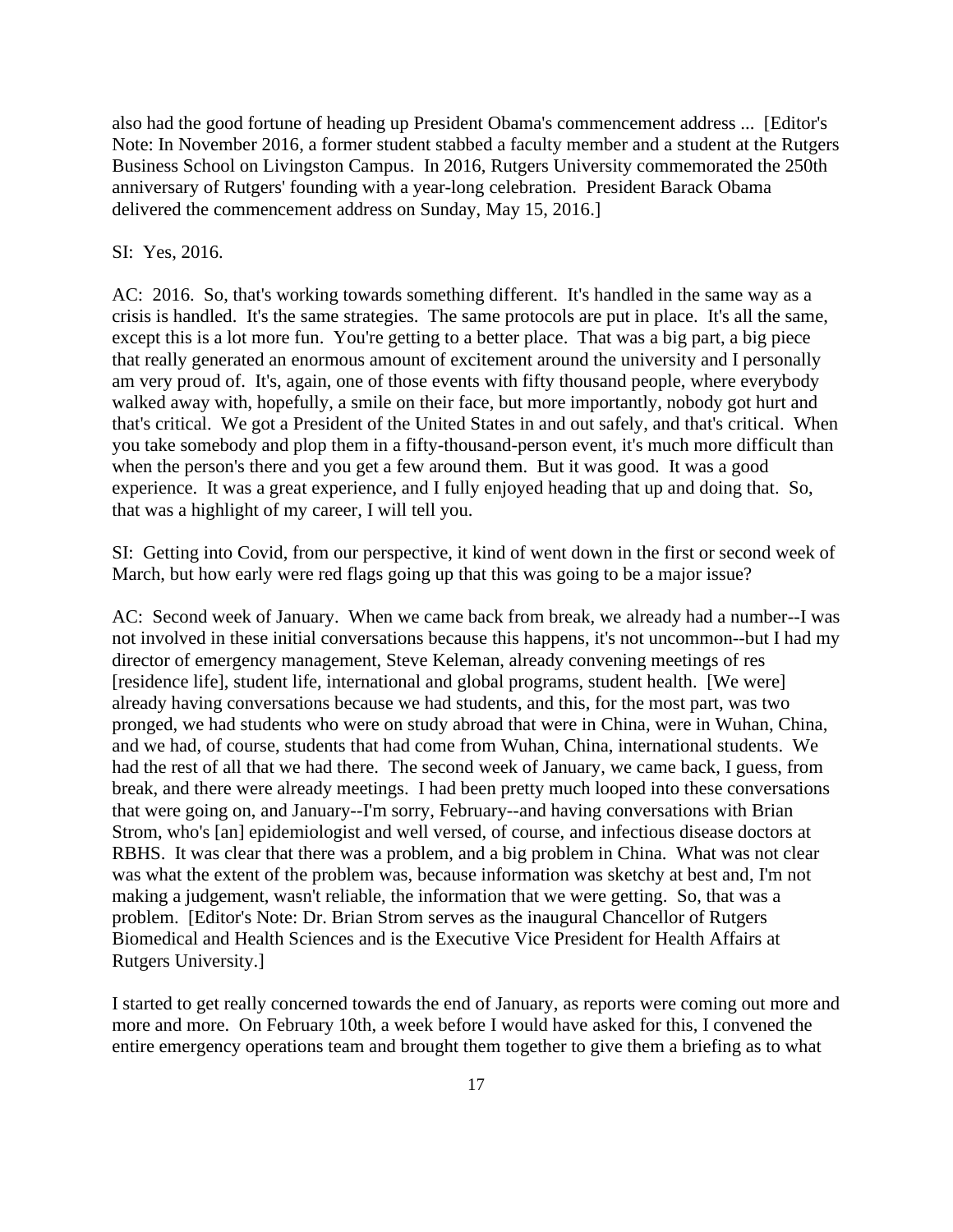was happening in China, not knowing where are we going, but we do have a vested interest because we have international students with us, foreign nationals, and we have global students there. So, we have a very, very vested interest. We had a full, all-hands briefing, and we had a big conversation. Everybody understood that this could escalate quickly and that everybody needed to be on alert, that we may be pulling people back in a very short order.

I will tell you, two weeks later, which would put us in the middle of February, towards the end of February--yes, actually, I think it was about a Wednesday or a Thursday--the outbreak in Italy happened. For whatever reason, that's what I was looking at. We knew China, we heard China, but how reliable was China? But when overnight Italy had sixty cases and they became 260 cases and they had no deaths and it became sixth deaths--this was like from a Wednesday to a Thursday or Tuesday to a Wednesday--I immediately, for Friday the 28th of February, called the entire emergency operations personnel back and we activated our emergency operations plan. So, we had dealt with pandemics. We had Ebola. We had a number of issues. We had the bird flu. So, we had dealt with pandemics. Of course, nothing to this, but it was still pandemics. So, that day, [we] created fourteen teams led by senior university managers, administrators, and they, in turn, probably pulled in another two hundred people. We assigned tasks to every team, identified tasks. Teams were asked to identify those tasks that they felt they had to look at and talk about. We put a cadence of meetings in place, and then we put a governance structure in place. So, that all reports to me. I report to the president. The president, his immediate cabinet are the chancellors. That's the governance structure.

Interesting, from that day forward, from February 28th, then it broke as quickly as quick could come. In fifteen calendar days, we literally had brought the whole university down, brought it to a standstill in every which way. So, we worked with some guiding principles. We met every day. Every day, we had a meeting. Then, I would have a meeting with a chancellors, subsequent to that meeting, in the height of what was going on. Then, once a week, we would have a meeting with all of the deans, directors, and vice presidents, and everybody else.

So, the three principles we looked at were that time was not on our side. We knew we had to keep moving it. We just had to. We had a laser focus on depopulating the campuses. In order to flatten the curve, that's where we had to get. I would preach every day, "Just don't let the perfect be the enemy of the good." Sometimes good is good enough. We need to move on. You just can't cross every "T" and dot every "I" because we don't have the time to do that. The reality is we were not closing. We had to continue. We still had healthcare we were delivering on a regular basis. We had research we were delivering. We had to support the remote curriculum, and we turned that around. We had three thousand students in New Brunswick alone still living with us that had nowhere to go, international students, housing people who had no homes to go to, and we had to feed them. It was as this system was just kind of coming to an end, and now people are running super scared, just super scared.

We had to turn around eighteen thousand spring sections, eighteen thousand spring sections, that now had to go remote. We had students that had limited access to internet, sitting on the front porch of Alexander Library trying to catch internet on a laptop. Sometimes, we didn't even have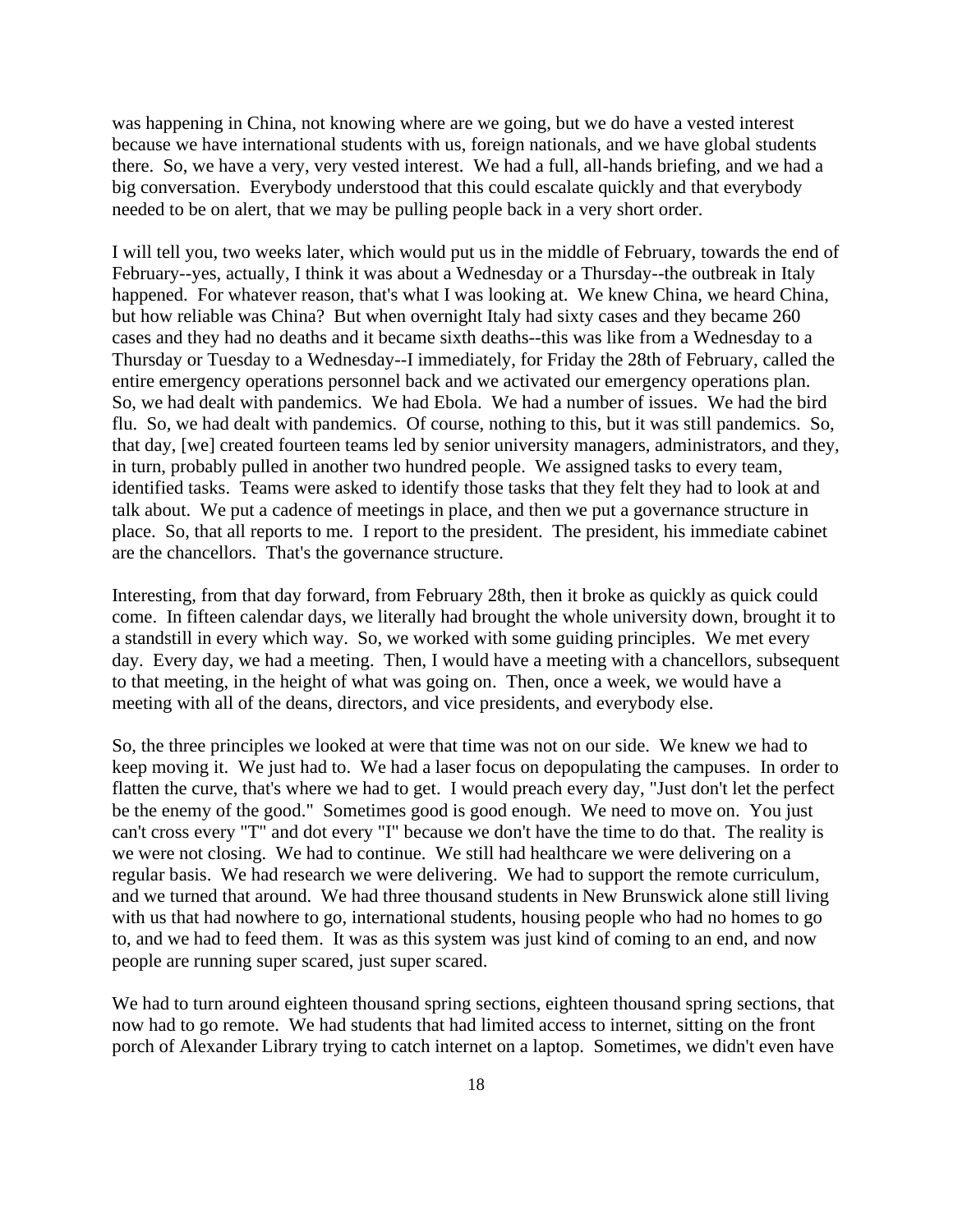laptops, so we bought two or three thousand laptops to hand out, both to staff to go remote and to students who needed them. So, we were sucking up equipment everywhere we could find it.

We absolutely discovered, interestingly, that in the end, how weak the supply chain really was. Whether we were looking at PPE [personal protective equipment], whether we were looking at things like laptops and trying to pick those up in bulk, so was everybody else and no shipments were coming from anywhere and factories are now quickly closing as well. So, we recognized right away, "This is a big deal."

I know some dates that kind of stick out in my mind. March 17th, we had sent everybody home, and we were making decisions quickly, very quickly. So, on March 17th, that was a day that was quite interesting, because that was the day that we had to let our graduating seniors know that there would not be a commencement. I have participated in commencement for years and years and years, and it is one of the biggest days. It's, of course, our day, but it is the biggest days for our graduates, because so many of our graduates are first generation. When you see that joy of their parents and them, you can't help but to be happy for them, because it's so critically important to these families. Not being able to celebrate that, I thought that was brutal.

We continued to make these decisions. We continued to get everybody off the campus, to depopulate as much as we could. I think we were highly successful at making that happen, in my humble opinion, but it was a yeoman's work and it could never have been accomplished without these fourteen teams. I mean, the academic affairs team had to go back, they had to find a way to go remote with the provosts on every campus and then including the deans, and how are we going to do this in like a week? We gave people like a week's notice. How is this going to happen? What resources can we put in play? What are the things that can happen here? When you look at HR, we are not built for telecommuting. We're just not built for that. Well, the university is not built for not having a setting where we're all congregating with each other. So, we're not built for telecommuting. You've got to figure out, how do we do this? How do we make this viable and productive for people to happen? OIT had to understand, on that day, when we flipped that switch on coming back from spring break to go all remote, are we going to crash all these systems? This is eighteen-thousand sections we're going to run this week. How is this going to happen when we do this? Are we going to crash our mainframe, our IT systems?

Then, all the meetings that were happening, these teams worked tirelessly to make this as seamless as possible--I mean, tirelessly--and the dedication was just beyond the pale. I can't begin to tell you how hard these fourteen team leads worked, I mean, just incredibly, incredibly hard, and the logistics. The days went from days to nights through weekends; it didn't really matter. You were just always on the phone and always meeting.

Interestingly, on March 27th was the last scheduled [meeting] I had determined. By now, everybody was off the campus, except for our essential workers. We had pretty much brought everything down to where we couldn't get it, really, any flatter on the campuses, and this was Newark and Camden, RBHS, all of them. We were still having some meetings here, one of which we would do down in the boardroom of Winants, appropriately very socially distanced.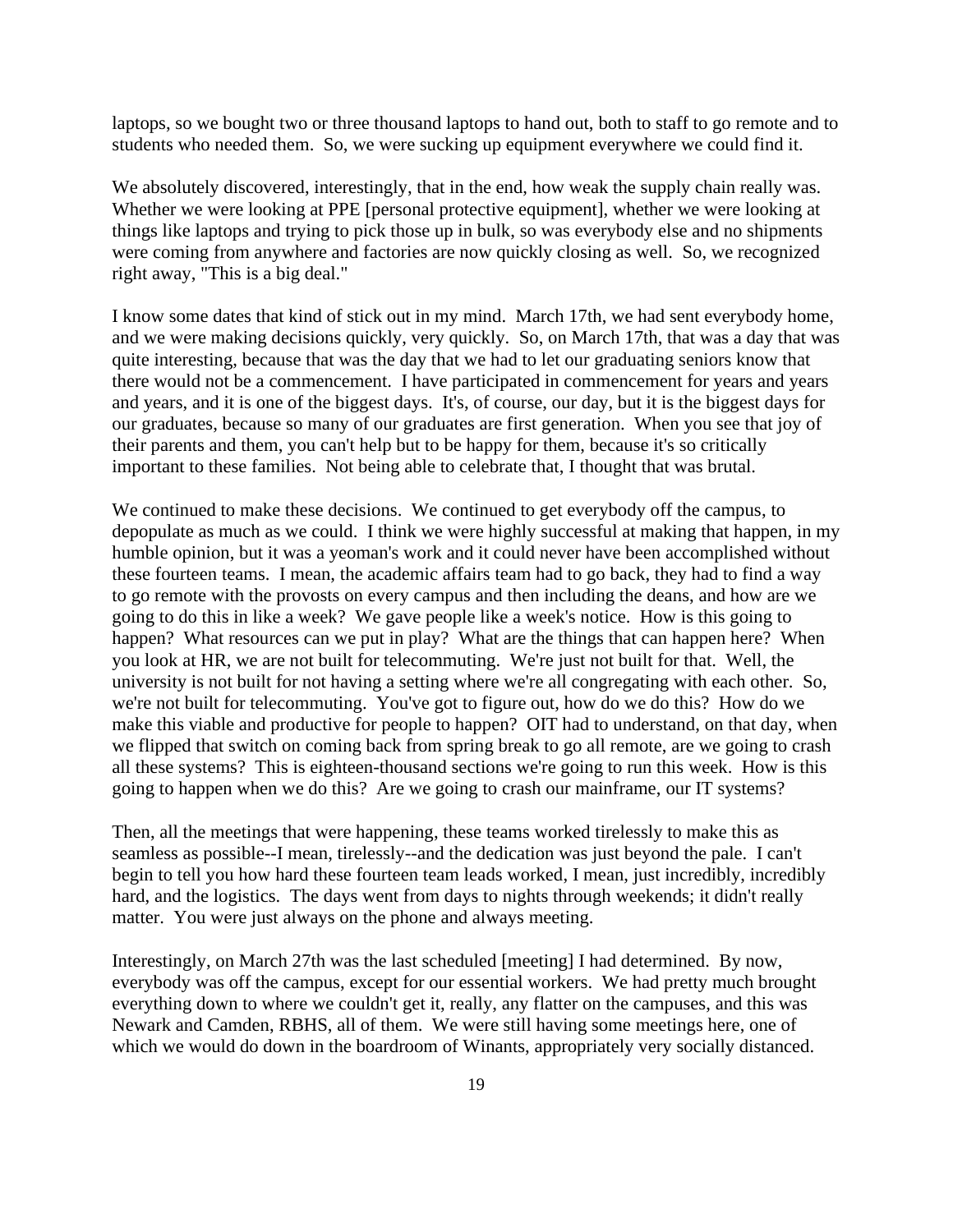This is also pre-masks, pre-face coverings. That day, I wasn't feeling all that well, but I had already determined earlier in the week that this was going to be the last in-person one and from here forward, we would be doing regular Webex or Zoom, but it was Webex meetings, versus in person. We were already doing it both ways. Really, it was buttoning things up. So, I wasn't feeling all that well, and by the time the meeting was done, I kind of left here. It was an eight a.m. meeting. I kind of left here; it was probably midday at the latest.

By Sunday morning, the 29th, I was in the hospital. I had contracted the virus, and by Sunday night, I was literally fighting for my life. I was in critical condition. I had double pneumonia. I had fever of 104, and they had to ice me down twice. The choice was ventilator, or what they were kind of experimenting at this point with, because it was all experimenting, you know, what are we fooling around with here? What they were looking at, the medical professionals, at this point, was something called a high flow machine, which is masked and then you're blowing air. So, it's a hundred percent oxygen at sixty liters. If you think about those little portable oxygen things, that's like two or three liters. This is sixty liters and blowing this pure oxygen through your lungs to see if they can get somewhere. So, I was on that for four or five days, and my blood oxygen levels had fallen into the seventies. I mean, you don't want to get below ninety. So, I was convinced that I was going to die. I actually Facetimed my family, because no one's allowed to see you. So, I Facetimed my family to say goodbye, because I didn't think I'd make it coming out of that. But through a lot of great medical care, prayer and hope, here I am to tell you the story.

I was in for a week. I came home still on oxygen. I lost fourteen pounds in a week, and that's about the only--now, I don't really have any--that I'm aware of--any side effects. I don't know if there's any long-term issues, but this is where I am now. So, I was home. By then, everybody's home. Now, people are wearing face coverings. From there, I was home for about a week, and then I started to reengage, because I was bored out of my mind. [laughter] You can do that from a laptop in a bedroom. Probably the second week, I started to take back what I had been involved with, and then we started to cut back on the meeting times, the dates, we didn't need so many. We were still cleaning things up, still putting policies in place, still expanding, and we still are.

Then, what we did, in the middle of April, I spoke to Bob and I spoke to the chancellors, and I said, "Now, we need to pivot …" probably early to mid-April, no, mid-April, because that's when I came back, "We need to pivot to planning for the fall semester." So, they agreed. We brought the team together and said, "What is it that we need to do to reopen in the fall?" So, I will tell you, in my mind, because you make some assumptions, you think about what will this look like- and this wasn't a big deal at that point in time, people weren't really talking about it--I was thinking, "This'll be a hybrid, and what we'll do is ramp up." So, it'll be a hybrid, start as a hybrid. When we get to somewhere in the middle to later October, we'll start bringing more onto campus, maybe start populating dorms a little bit more, so that by the spring, we'll be seventyfive to a hundred percent. So, that's where I thought we were and I thought we would get, and we had some conversations.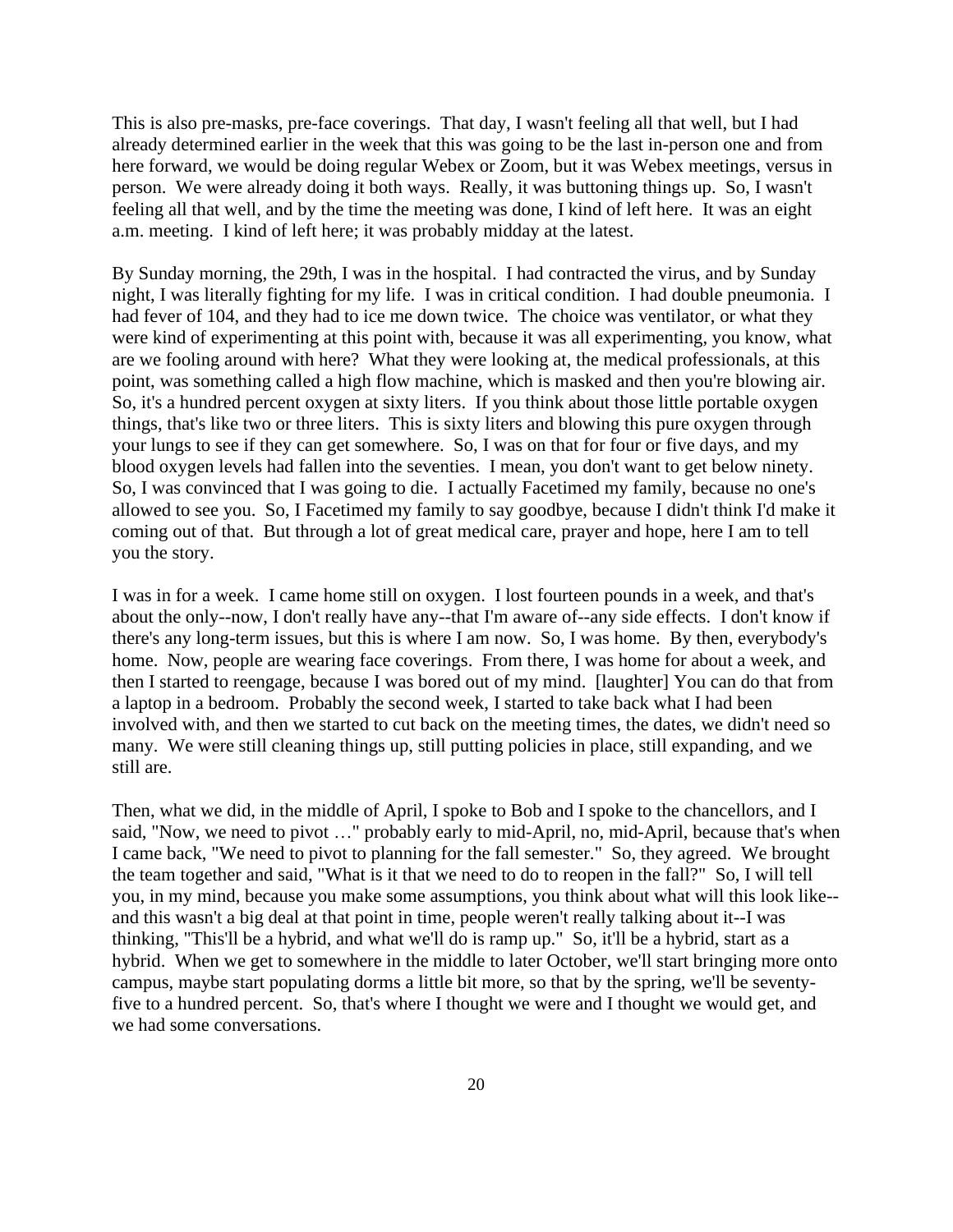I could tell you by the beginning of May--our team had two weeks to pull this all together--the beginning of May, we had a brainstorming session, and it was clear as a bell to me, clear as day, that we weren't opening in September. What it would take for us to do that was too dangerous. We could not keep people safe. We just couldn't. So, as I saw more and more of these schools with their plans, I would think to myself, "How are you doing that? How are you doing that?" Even if we populated our dorms in New Brunswick to half population, and that would still be 7,500 kids--you know what, let's say five thousand, even five thousand--and then they go home on weekends and they're taking this back to their mothers and fathers and grandma and grandpa and aunts and uncles. I'm thinking, "We're going to be super spreader. There's no way we can do this. We can't control this environment." Well, you might appreciate this, one of the issues that came up was, "Well, the faculty's not going to want to come back in this environment." I actually had not thought that, and I thought, "Yes, yes, that's a problem."

In the beginning of May, I had already made the decision and, ultimately, conveyed to the chancellors and Bob that certainly no later than the first week in May, going into the second week of May, that we needed to shut down. We needed to go fully remote, with some exceptions, things you can't do remote. It was also critically important from where I stood that we not delay time to graduation. If there's lab courses or something along those lines, we would need to figure out how to do that.

This also became important to Mason Gross, because the conversation I had with the Office of the Secretary of Higher Ed recently, they had banned performing arts, and I said, "Mason Gross is a conservatory. This is not an easy three-credit elective in dance that someone's going to go do at every other college and university in New Jersey. This is a conservatory. You only have so long to be able to make this happen," and think about dancers, think about ballerinas. Even the career is not going to be long. So, those are some of the conversations we had. We knew early on that we just needed time to put all the processes in place, develop that whole returning to Rutgers document, give people guidance and guidelines and understanding in how we would do this and how we'd bring people back safely.

Then, of course, we're in the middle of a presidential transition, and that certainly added another dynamic. Jonathan [Holloway], I had briefed him early and often and was aware of where we were, but there's a dynamic there. Jonathan and Bob certainly worked well together. That was never an issue when it came to this, but there were a lot of moving parts. Then, the determination was to make an announcement, a general announcement. Unfortunately, because it would happen for September, Jonathan really needed to own all of this in the end. He was well briefed and understood and was in agreement, and that's how we unfolded to where we are. [Editor's Note: Jonathan Holloway began serving as the 21st President of Rutgers University on July 1, 2020.]

I could also tell you that within the next two weeks, we're going to put the fall semester to bed. We're going to undergo the same process for the spring semester, to figure out what it is we're going to do in the spring, knowing what we know and knowing the unknowns, because we do know the unknowns. That's where we'll be. So, this process starts all over again. Again, I can't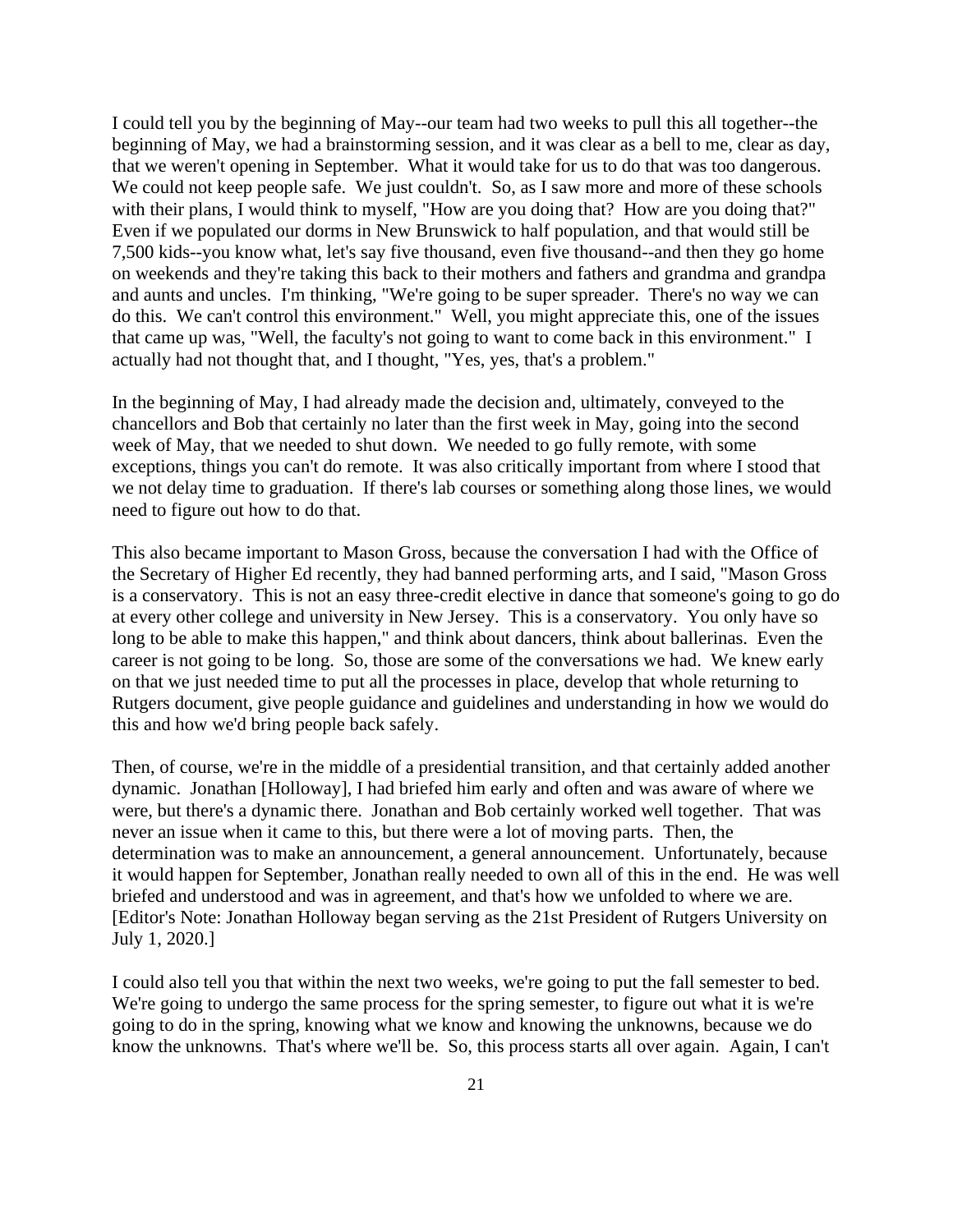say enough about the people that I've worked with that have just been phenomenal in making all of this happen.

SI: Paul, did you have a follow up?

PC: Could you give us any sense on an individual level, other than your own incredibly moving story about yourself, any of the sort of personal crises that you were aware of as this was all unfolding that shaped your energy and your desire to get things fixed as best as they can be fixed?

AC: Yes. In addition to myself, I came home from the hospital on a Sunday, and my mother-inlaw, who was in a nursing home, passed away from Covid on Tuesday. So, I had a number of acquaintances and friends who did pass away. I also had a number, coming out of HR, that was incredibly high, of family members of employees, typically spouses, who had passed away, and understanding one of the ugliest pieces of this is you pass away alone. There's no visitors allowed.

My wife drove me to the hospital at seven a.m. on Sunday morning. I go into the emergency room. They take me to a certain [room]; they had a room, actually, not a hospital room, but a room in the emergency room. They take me there, and they send my wife home. That's the last time I see her, except through Facetime. You're alone. You are completely isolated, in a room, on lockdown, and a nurse comes in three or four times a day to look at the vitals and your food is kind of passed into you and that's all on paper trays. No one even picked up the garbage, because no one wants to go in that room because you're akin to a leper. So, you watch the clock, in my case, those classroom clocks [laughter] right in front of me, and the worst time is, of course, midnight to six a.m., because you could watch the seconds go by and just go by, tick, tick, tick. That's all you can do. It is a horrific experience. So, understanding what some of these individuals were going through, because I had that firsthand personal knowledge, it gives you a sense of scale, scope, understanding that this can happen to anybody. I had no underlying conditions. I went to the gym five and six days a week. There wasn't like there was something inherently wrong with me. It happened to me, and it took me down in a matter of a day. It just took me down; it crushed me. Seeing a number of my acquaintances pass away, it just gives you a sense of, "We need to move fast. We just need to move fast," and then, on the upside, we need to keep people safe.

My thinking, again, was not so much about the students. I knew we could keep employees fairly safe. Nothing's foolproof, but we had enough protections in place that we could do that. We had a good plan in place to keep them safe. But the cohort of students is not a cohort like people in their fifties, sixties, seventies. That's true. I mean, the science proves that, but, again, my thought process was with their parents and grandparents and what are you taking when you go back. You're not wearing a mask in your house, and if you've got two generations and you living in the house, there's no doubt you're going to spread this. We see this every day. You see the numbers, these super spreader events where people weren't wearing masks. Students, we're not going to keep them apart. That's not going to happen. We can keep them apart in our buildings,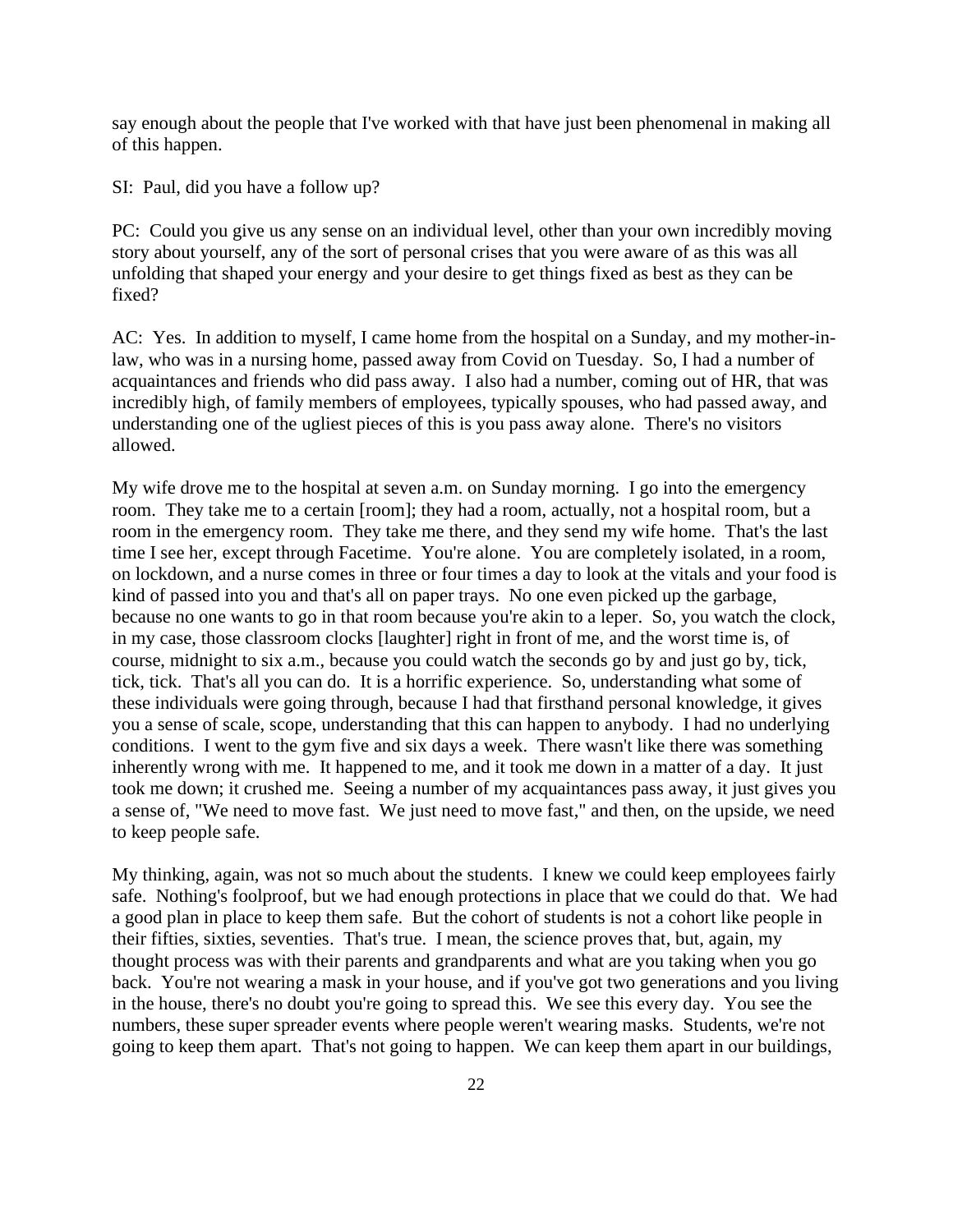but they're certainly not going to be apart on a party on Easton Avenue. We can't patrol that, we can't police that, and that was the scary part for me. How do you keep people safe in that environment, because they're going to take that right back home? Right back home. I couldn't even imagine, in some instances, as I saw some of my colleagues, using that old metaphor, the bell rings, everybody gets up, and rushes out of the classroom. How do you stop that, like, "Wait a minute. Wait, wait, wait, until your six-foot turn comes." I don't even know how we would do that in a traditional lecture hall-type setting.

PC: If we are only talking about, let's say, the three thousand students who had to stay on campus longer than others because they literally had no place to go and the facilities people, in particular, who continued to go into buildings to clean them and presumably have, occasionally, over time, since March, how many people do we know actually got sick at Rutgers? Is there any way to put a number on that?

AC: Well, I can give you the recent number. So, we've done over ten thousand tests at Rutgers of employees. Our rate is about point-three percent. We don't have any number that is literally attributable to having contracted the disease here. So, I will say this. After March, mid-March, everybody went home, and only the three thousand and essential personnel were left on campus. It's interesting, because the three thousand had nowhere to go, and they were kind of spread out amongst the campuses and the dorms. It was almost lockdown, because where were you going to go? The kids in the homes, there were no parties; they were all gone. That all was done. So, they were kind of stuck there, literally, kind of stuck there. The staff had minimal interaction with students that were still here, except for staff, for instance, at the health centers. That would be different. Facilities staff, for the most part, they only clean common areas in dorms. We don't clean rooms in dorms. If we need to clean a room, there's a whole set of protocols that come into play; it's a whole different ball of wax.

Since re-standing up, and I would say that would be beginning in May, later May, when we started to get into testing, early June, specifically when research started to come back, then we started to reopen, we brought the testing onboard, again, about ten thousand tests since then and with an infection rate of about point-three-two or point-three-one, I think was the last--I just saw this number maybe two or three days ago. So, we've done a good job of containing and holding it down, and that's the key. We have to continue to do that job of containing and holding it down. We'll actually have less students here in dorms than we did in the spring after depopulation. So, we'll probably have about half that number. We may be looking at 1,500- 1,600 students total in all of New Brunswick and Piscataway, again, really around housing insecure and internationals. We have internationals that never left, because they can't get back, unfortunately, with the way that the visa rules are today and then what country are you coming from and countries that are still banned coming in.

PC: Another follow-up question. It's played out in the press what has happened with the football program and more generally with all the sports. Did your committees have any input in the thinking that went on officially or unofficially about what Rutgers' position should be on continuing fall sports?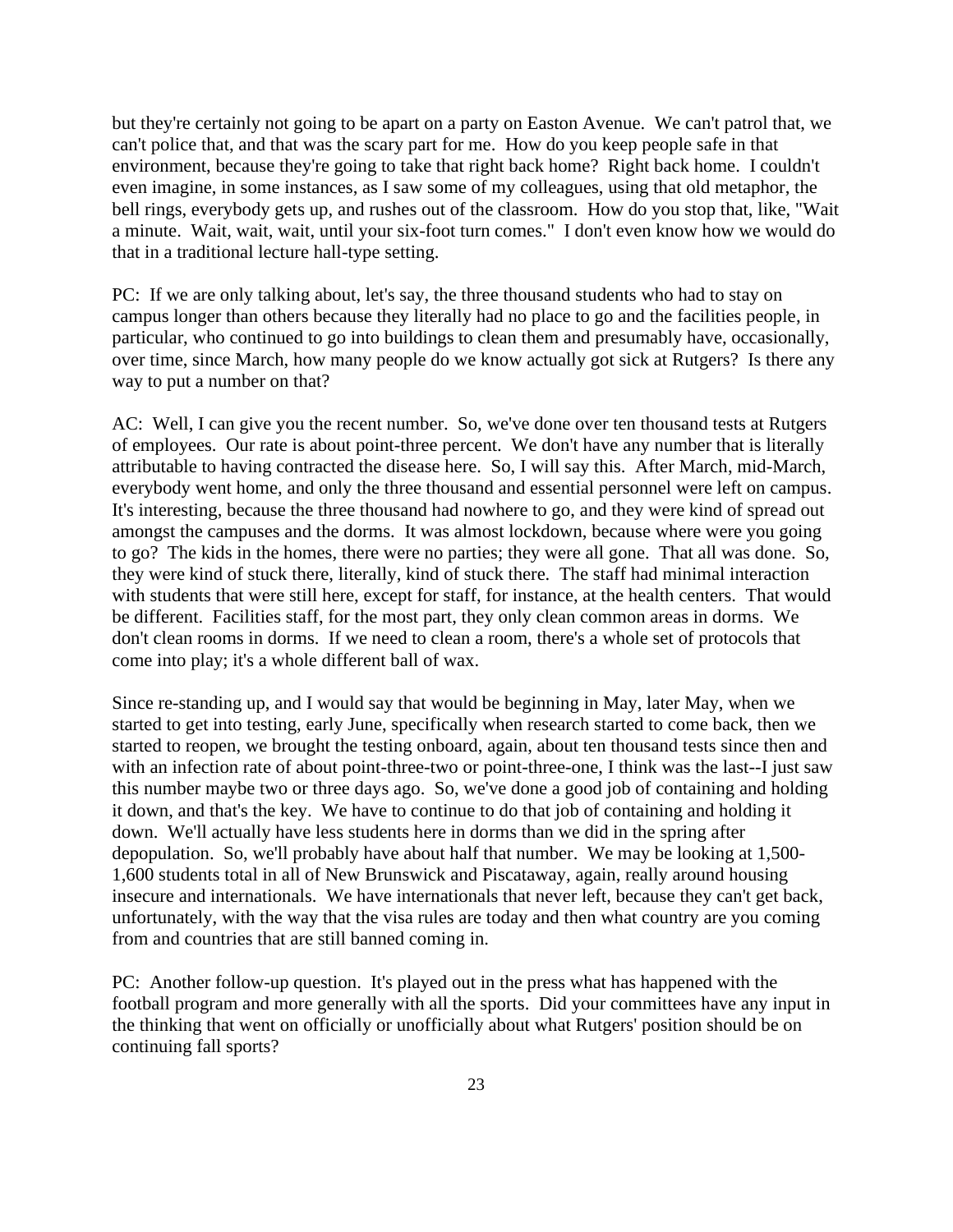AC: No, that actually is at the president's level, and it would be the president with the presidents of the other Big Ten schools and the commissioner and the athletic director. I know that there was, I believe it was the athletic directors of the Big Ten schools and the commissioner, I think there's actually a daily phone call. With the presidents, I think it was two or three times a week they've been speaking as well. So, that's all at that level. The committees don't have anything to do with that. It was a decision early on, whether it was here, Division I in New Brunswick, or whether it was Division III in Newark or Camden, that for those decisions, we would look at the guidance of the conferences, and then pretty much they were led by that guidance. That's absent our ability to be able to really understand, you know, it's an animal of and onto itself, so to speak. I don't mean that in a bad way.

PC: Just one quick follow up, which may be way outside what you know about. Would it be fair to assume that if the president was working in this group of the athletic director, the president, the Big Ten conference commissioner, all that stuff, was he talking to Brian Strom on the side to get the epidemiology sort of input for this?

AC: We have two groups that meet. We have the team leads, which are the teams I spoke to you about, which, with some staff members, it's probably seventeen or eighteen people that meet. We meet on a weekly basis now. Then, there's a bigger working group that includes the president, so that's what we call the Emergency Operations Command Center working group. That includes the president, the chancellors, the provosts, so it's a bigger group of about thirtyfive that meets every two weeks. The expectation is team leads, of course, talk to the chancellors, and I brief the president regularly--and including Brian Strom. He is very much in tune with what the science is, what epidemiologists are looking at, what the trend lines look like, what the predictions that are out there talk to. So, yes, I can say with confidence that he is well aware and understanding what's happening and what's going on.

SI: Go ahead, Paul. Did you have another question Paul?

PC: No, I do not, at this point.

SI: Well, obviously, as a result of this pandemic, we have also had this kind of unprecedented financial crisis. How has that complicated both the emergency management aspect and then your regular duties as well?

AC: My colleague, Mike Gower, who's the CFO, anything that has to deal with or has had to deal with health and safety, there's been no penny pinching. Somewhere, we have to find that money. There's no doubt about that. But the reality is that we have taken a phenomenally large financial hit. Universities aren't run on a big margin. It just doesn't happen that way. We run on a half a point to a point in a good year. Much of our revenue is restricted, as one could imagine. You can't just take from Peter to pay Paul; it doesn't work that way. [Editor's Note: J. Michael Gower is the Executive Vice President, Chief Financial Officer and University Treasurer at Rutgers.]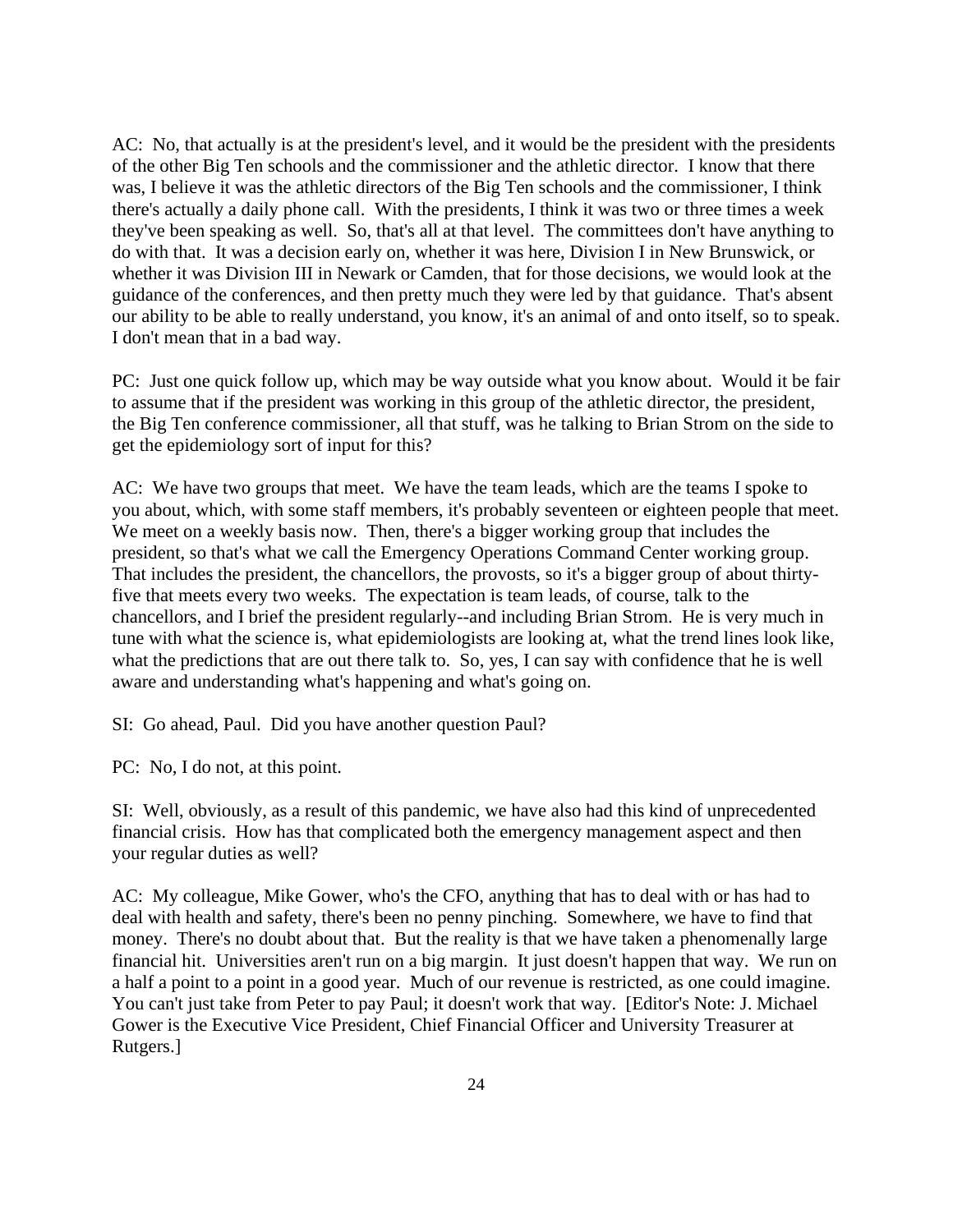One of our biggest revenue generators, of course, is always the auxiliaries. That's every university. That may have taken one of the biggest hits of all. Our housing debt service alone, it's a little over forty-nine million dollars a year, fifty million dollars a year. With no revenue coming in, you still need to make that payment. So, we've burned through the reserves and used that up. We're looking at this year probably, for fiscal year '21, a two hundred-million-dollar hole in our budget that needs to be closed in some way, shape or form. It's a very delicate balancing act.

Then, there's another issue, so there's two issues. We want to do right by our employees. We really want to do right. Our employees are part of a larger family. I'm not talking about the Rutgers family, but their families that sit behind them, with benefits and all those good things that we can offer. So, we want to do what's right. By actually doing a furlough program in some areas, I think that that's been somewhat or even highly successful, because we've not actually had to lay people off.

Part of the problem that we now encounter, in some areas, is we don't have work. When you shut all your dining halls down, you don't have work for dining hall workers. Facilities, when there's no one here, again, there's only so much work you can have for custodians, because there's not enough people here. You're employing hundreds of people as custodians. The thought process was, of course, September you're going to come back up, these employees all would come up, but that's just not happening.

So, there's a lot of pressure on us to try and figure out how to close those holes, and the biggest expense we can cut back on, at this point in time, is really our labor. Then, how do we work with labor to get to the best place we can get to? That's the only thing we could potentially do. We loathe to have permanent layoffs of people, because how does that help the greater good and the greater economy? I mean, we are still part of the greater good in the State of New Jersey. We're also the second largest employer in the State of New Jersey.

This has been a real struggle to get somewhere that everybody can live with, understanding what it is that we're going through. The "we" is just bigger than just us. It's the economy at large, and it's businesses at large and other colleges and universities at large. Unlike K-12s, I find it interesting when they start crying poverty because everybody's still paying their property taxes and that's how they get funded. Don't cry poverty to us. When your enrollment is down, when your auxiliaries are wiped out, wiped out, in their entirety, that's a big piece. We have over 220 million dollars in auxiliary revenue a year. We're down to nothing, nothing, and the expenses are all still there, even the people expenses. For the most part, we haven't let the people go, for the most part. We're working with people to make things happen. But the only auxiliary that we have open, fortunately, is the golf course now, and with social distancing, we've got about half the tee times. [laughter] That's it.

SI: Paul, do you have other questions about the Covid crisis?